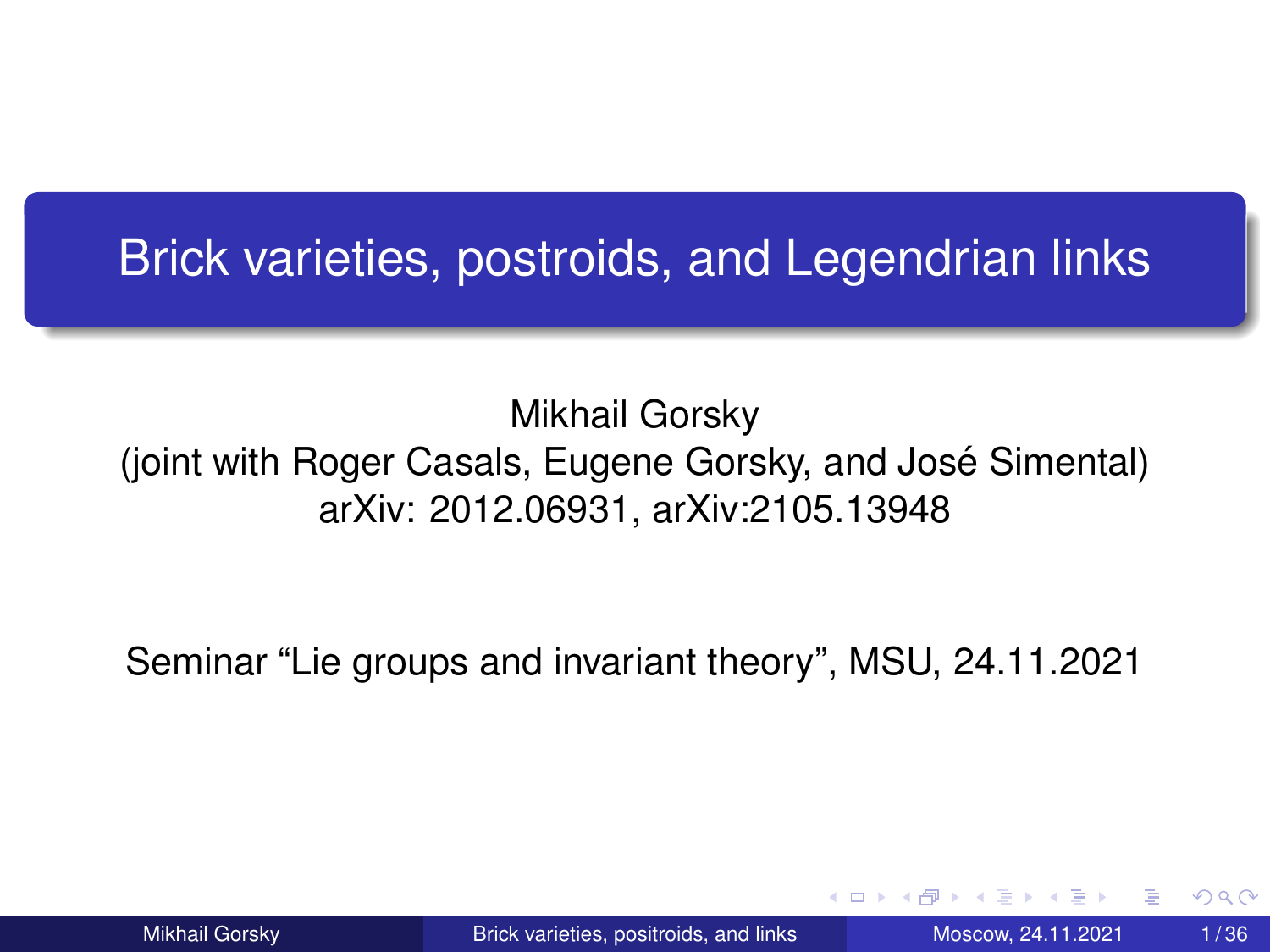# Braid groups and braid matrices

### **Definition**

### The **braid group**  $\text{Br}_n$  and the **positive braid monoid**  $\text{Br}_n^+ \subset \text{Br}_n$ :

- Generators:  $\sigma_i$ ,  $i \in [1, n-1]$ ;
- **e** Relations:

$$
\sigma_i \sigma_{i+1} \sigma_i = \sigma_{i+1} \sigma_i \sigma_{i+1}, \qquad \sigma_i \sigma_j = \sigma_j \sigma_i \text{ for } |i-j| \geq 2.
$$

Let  $z \in \mathbb{C}, i \in [1, n-1]$ . The **braid matrix**  $B_i(z) \in GL(n, \mathbb{C}[z])$ :

$$
B_i(z) := \begin{pmatrix} 1 & \cdots & & & \cdots & 0 \\ \vdots & & & & & \vdots \\ 0 & \cdots & 0 & 1 & \cdots & 0 \\ 0 & \cdots & 1 & z & \cdots & 0 \\ \vdots & & & & & \vdots \\ 0 & \cdots & & & & \cdots & 1 \end{pmatrix} ,
$$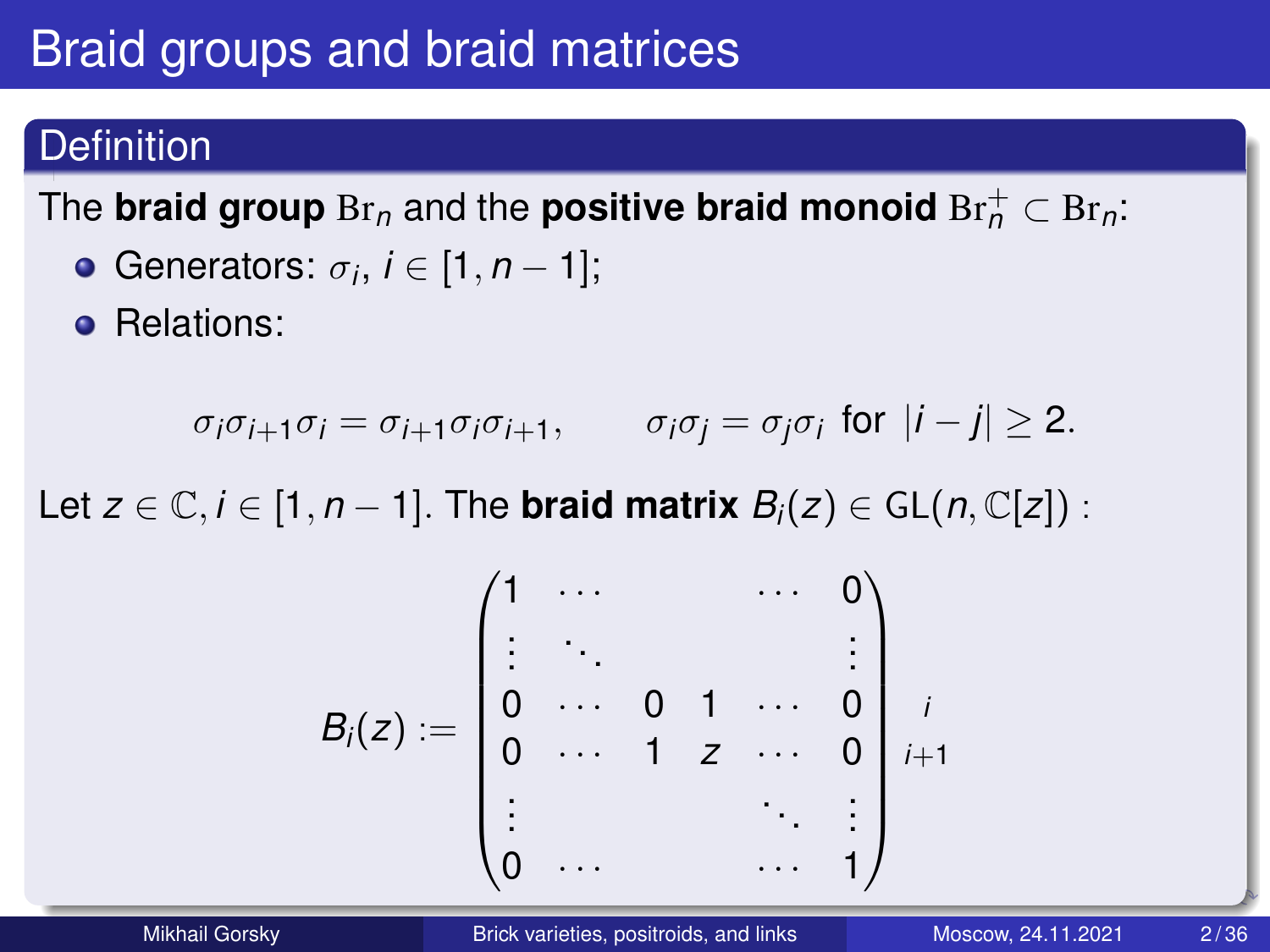## Braid matrices

Given a positive braid word  $\beta = \sigma_{i_1}\cdots\sigma_{i_r}\in\mathsf{Br}_n^+$  and  $\mathsf{z}_1,\ldots,\mathsf{z}_r\in\mathbb{C},$  we define the **braid matrix**  $B_\beta(z_1,\ldots,z_r)\in$  GL $(n,\mathbb{C}[z_1,\ldots,z_r])$  to be the product

$$
B_{\beta}(z_1,\ldots,z_r)=B_{i_1}(z_1)\cdots B_{i_r}(z_r).
$$

Replace each  $\sigma_i$  by the transposition  $\boldsymbol{s}_i$ . This defines a projection  $\pi : \text{Br}_n \to S_n$ .

#### Example

 $B_{\beta}(0,\ldots,0)$  is the permutation matrix of  $\pi(\beta)$ .

#### Lemma

• 
$$
B_i(z_1)B_{i+1}(z_2)B_i(z_3) = B_{i+1}(z_3)B_i(z_2 - z_1z_3)B_{i+1}(z_1),
$$
 (\*)  
\n $\forall i \in [1, n-2].$  (\*)

 $B_i(z_1)B_i(z_2) = B_i(z_2)B_i(z_1)$ *, for*  $|i - j| \ge 2$ .

4 0 8 4 5 8 4 5 8 4 5 8 1

G.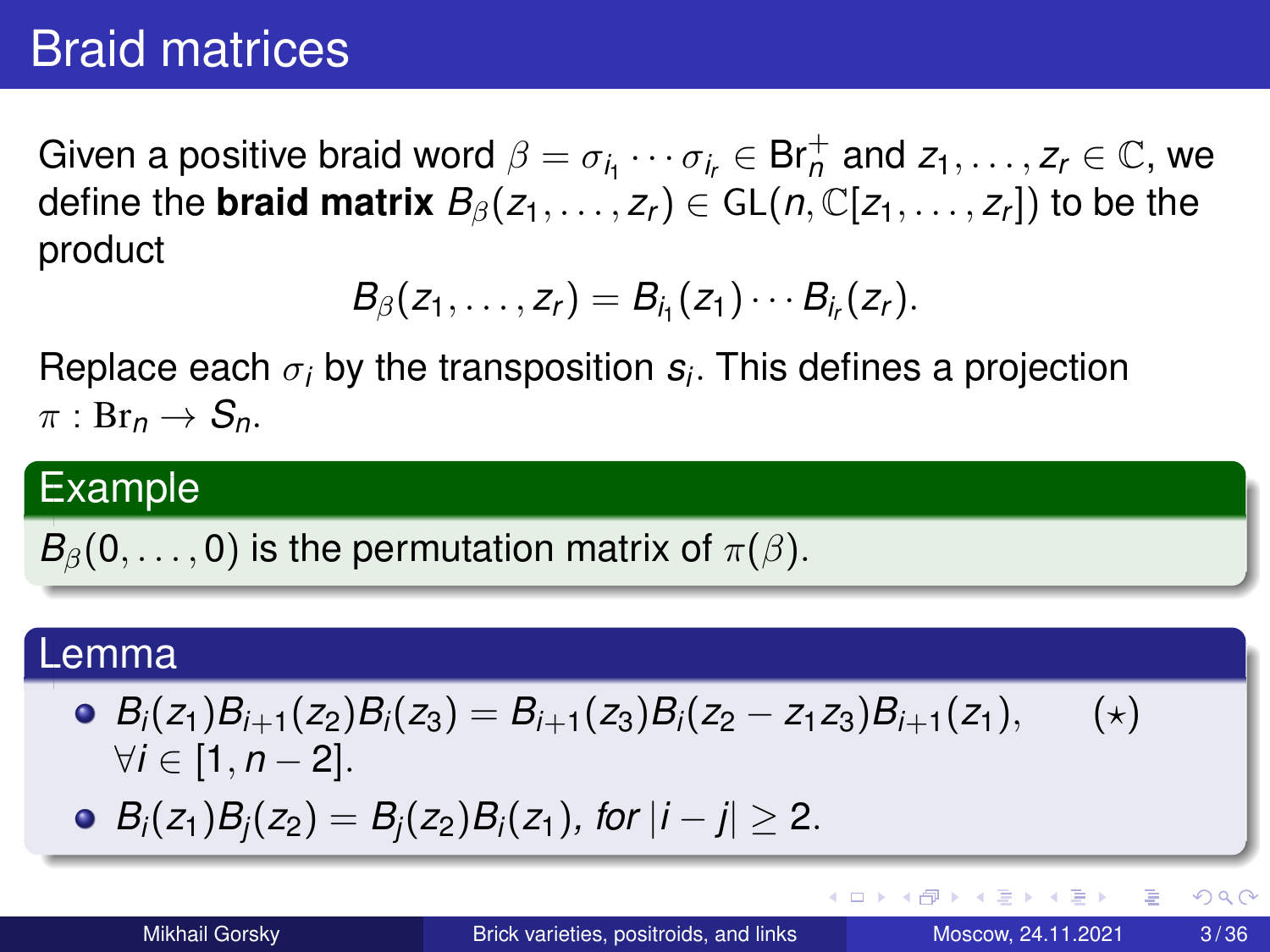## Half-twist

 $\Delta = (\sigma_1 \sigma_2 \cdots \sigma_{n-1})(\sigma_1 \cdots \sigma_{n-2}) \cdots (\sigma_1 \sigma_2)\sigma_1$ . It is a lift of the longest element  $w_0 = (n (n-1) ... 1) \in S_n$ .

$$
B_{\Delta}\left(z_1,\ldots,z_{\binom{n}{2}}\right)=\begin{pmatrix} 0 & 0 & \ldots & 1 \\ 0 & \ldots & 1 & z_1 \\ \vdots & \ldots & \ldots & z_{n-2} \\ 1 & z_{\binom{n}{2}} & \ldots & z_{n-1} \end{pmatrix}.
$$

Let  $\Delta' \in \text{Br}_n^+$  be *any* positive braid lift of  $w_0$  (**half-twist**). By  $(\star)$ ,

$$
B_{\Delta'}\left(z_1,\ldots,z_{\binom{n}{2}}\right)=\begin{pmatrix}0 & 0 & \ldots & 1 \\ 0 & \ldots & 1 & z_{2,n} \\ \vdots & \ldots & \ldots & z_{n-1,n} \\ 1 & z_{n,2} & \ldots & z_{nn}\end{pmatrix},
$$

where the  $z_{i,j} \in \mathbb{C}[z_1,\ldots,z_{\binom{n}{2}}]$  are algebraically independent polynomials.

イロト イ押ト イヨト イヨトー

в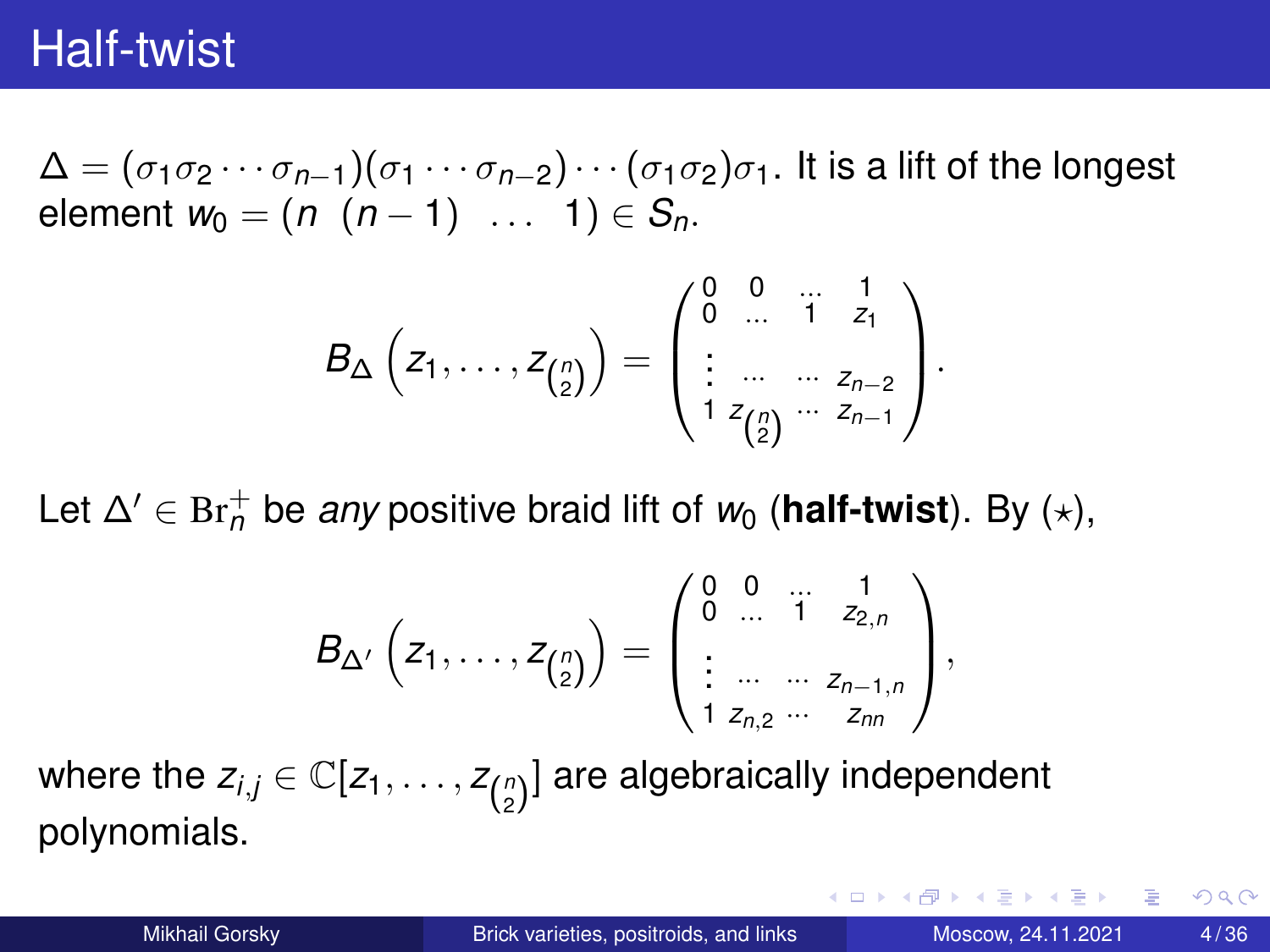# Full twist

Let ∆<sup>2</sup> ∈ Br<sup>+</sup> *n* represent the **full-twist** braid, i.e. the square of the positive braid lift of  $w_0 \in S_n$  to the braid group. Then its braid matrix can be decomposed as

$$
B_{\Delta^2} (z_1, ..., z_{\binom{n}{2}}, w_1, ..., w_{\binom{n}{2}}) = LU =
$$
\n
$$
= \begin{pmatrix} 1 & 0 & \dots & 0 \\ c_{21} & 1 & \dots & 0 \\ \vdots & \dots & \ddots & 0 \\ c_{n1} & \dots & \dots & 1 \end{pmatrix} \begin{pmatrix} 1 & u_{12} & \dots & u_{1n} \\ 0 & 1 & \dots & u_{2n} \\ 0 & \dots & \dots & 1 \end{pmatrix},
$$
\nwhere  $c_{ij} \in \mathbb{C}[z_1, ..., z_{\binom{n}{2}}]$  and  $u_{ij} \in \mathbb{C}[w_1, ..., w_{\binom{n}{2}}]$  are algebraically independent.

化重新分离

 $\leftarrow$   $\leftarrow$   $\leftarrow$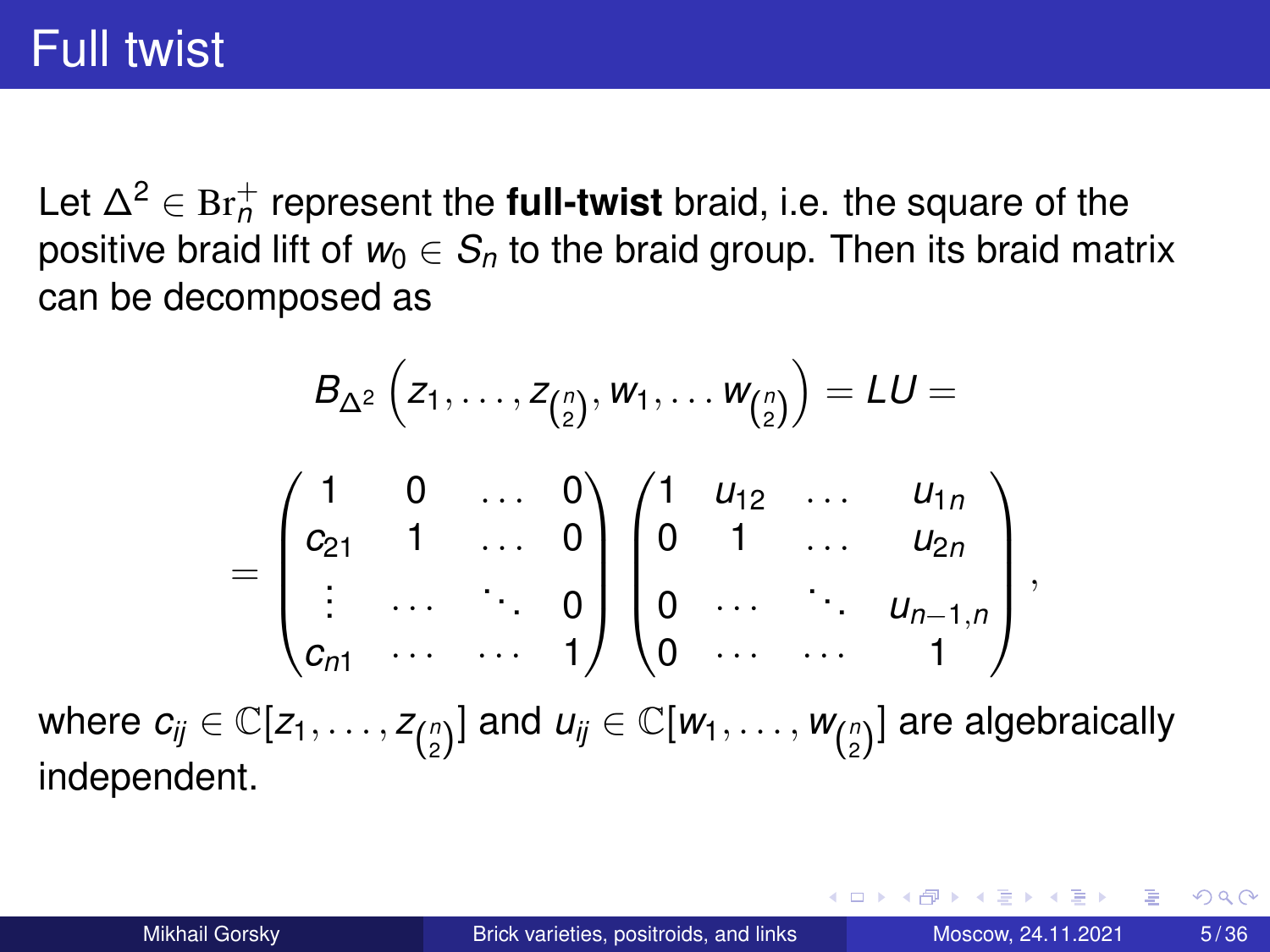#### **Definition**

Let  $\beta = \sigma_{i_1}\cdots\sigma_{i_r} \in \mathsf{Br}_n^+$  be a positive braid word. The **braid variety**  $\mathcal{X}_0(\beta)\subseteq \mathbb{C}^r$  is the affine closed subvariety given by

 $\mathcal{X}(\beta):=\{(z_1,\ldots,z_r): \mathcal{B}_\beta(z_1,\ldots,z_r) \text{ is upper-triangular}\}\subseteq \mathbb{C}^r$  .

Let  $\pi \in S_n$  be considered as a permutation matrix. The **braid variety**  $X_0(\beta; \pi) \subseteq \mathbb{C}^r$  as

 $X(\beta;\pi):=\{(z_1,\ldots,z_r): \mathcal{B}_\beta(z_1,\ldots,z_r)\pi \text{ is upper-triangular}\}\subseteq \mathbb{C}^r$ .

It follows from the braid relation  $(*)$  that different presentations of the same braid  $\beta$   $\in$  Br<sub>n</sub> yield algebraically isomorphic braid varieties.

$$
\bullet \, X(\Delta^2) \cong \mathbb{C}^{\binom{n}{2}}.
$$

$$
\bullet \ \ X(\Delta; \mathbf{w}_0) = \{\mathrm{pt}\}.
$$

в

 $\Omega$ 

イロト イ押 トイラ トイラトー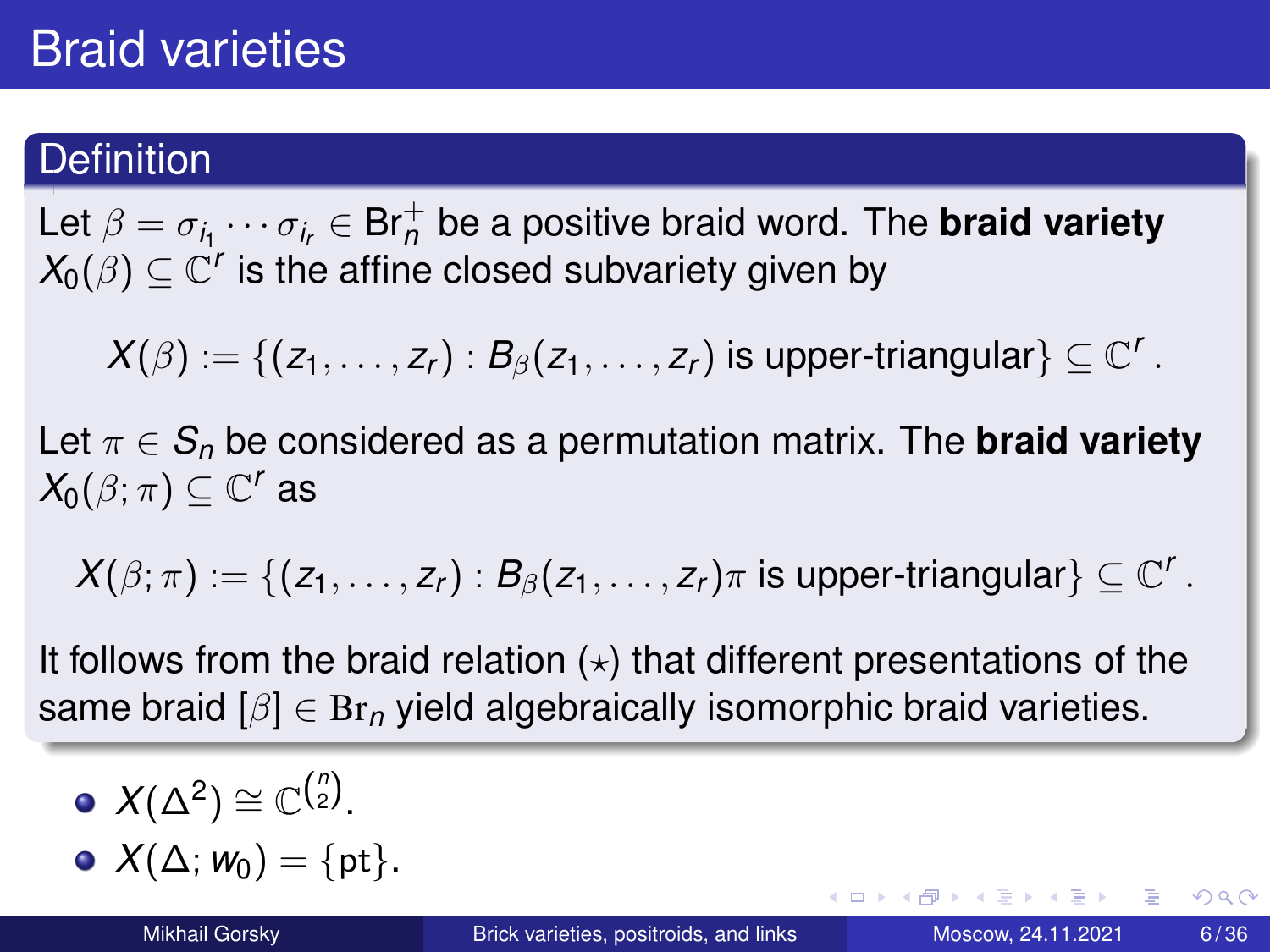- [Euler]: Continuants;
- [Stokes]: Study of irregular singularities;
- [Broué-Michel]: Deligne-Lusztig varieties;
- [Deligne]: Braid invariants;

```
\bullet \cdot \cdot \cdot
```
- [Kálmán]: study of Legendrian Contact DGAs (under the name of **path matrices**);
- [Mellit]: proof of the curious Lefschetz property for character varieties.

 $\Omega$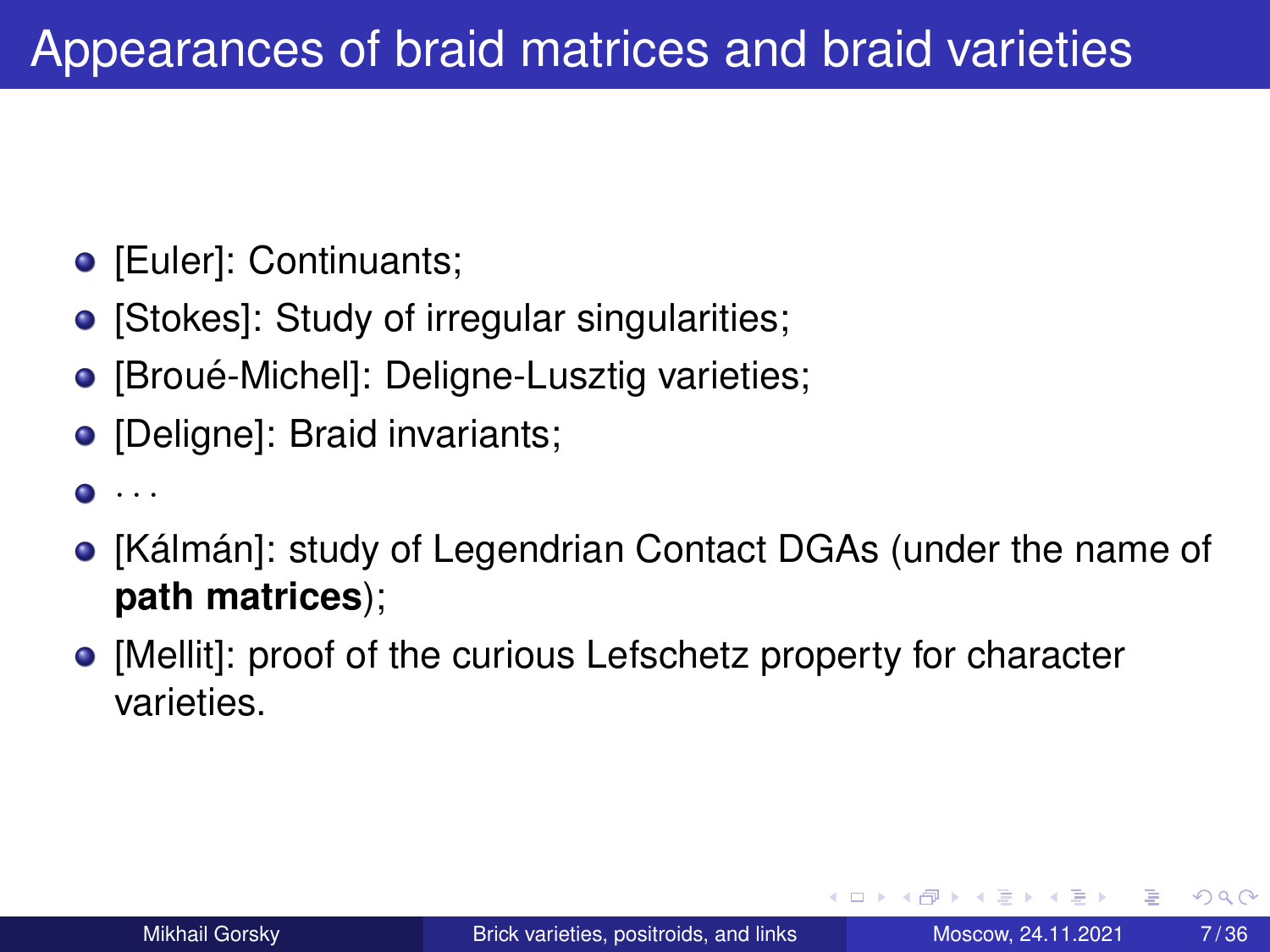## <span id="page-7-0"></span>Trefoil

Consider  $\beta = \sigma_1^3 \in \text{Br}_2^+$ . Its closure is the (right-handed) trefoil knot.  $X(\sigma_1^5) = X_0(\sigma_1^3 \cdot \Delta^2)$  is defined by the condition:

 $B(z_1)B(z_2)B(z_3)B(z_4)B(z_5)$  is upper-triangular.

By rewriting the matrix product, we get

$$
X(\sigma_1^3\cdot\Delta^2)\cong X(\sigma_1^3\cdot\Delta; w_0)\times\mathbb{C}.
$$

 $X(\sigma_1^3 \cdot \Delta; w_0) = \{(z_1, z_2, z_3) \in \mathbb{C}^3 : (z_1 + z_3 + z_1z_2z_3) \neq 0\} \subset \mathbb{C}^3.$ 

This shows that  $X(\sigma_1^3 \cdot \Delta; w_0)$  is smooth. We can also write

$$
X(\sigma_1^3\cdot \Delta;w_0)\cong \{(z_1,z_2,z_3,t): (z_1+z_3+z_1z_2z_3)t=1\}\subset \mathbb{C}^3\times \mathbb{C}^*,
$$

so there exists a  $\mathbb{C}^*$ -action on  $X(\sigma_1^3 \cdot \Delta; \textbf{\textit{w}}_0)$  whose quotient yields an affine surface.

イロト イ押ト イヨト イヨト ニヨ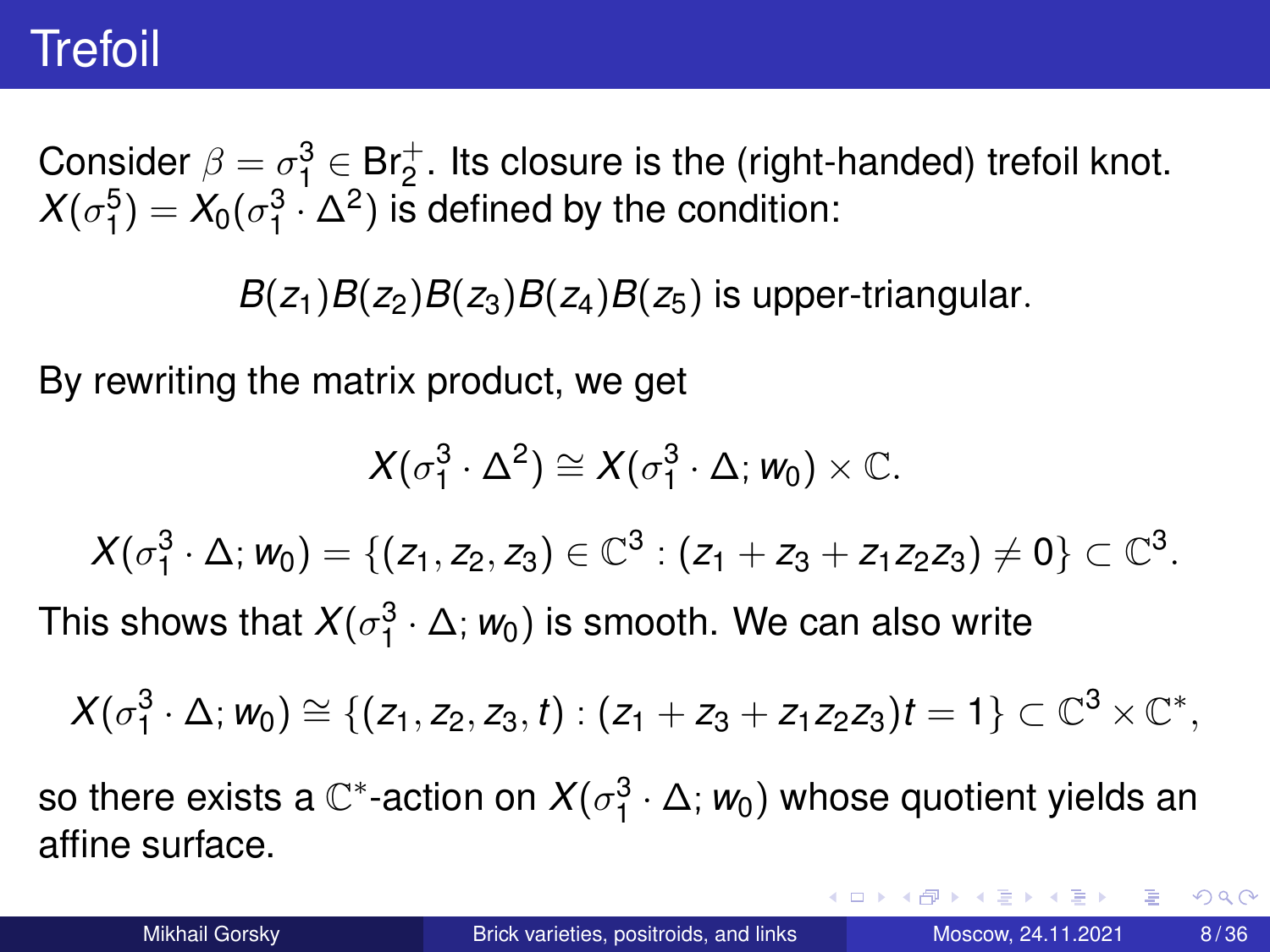## <span id="page-8-0"></span>Torus action

### **Definition**

Let  $\beta\in\mathsf{Br}_n^+$  of length  $r=\ell(\beta).$  The torus action of  $(\mathbb{C}^*)^n$  on  $\mathbb{C}^{\ell(\beta)}$  is given by

$$
(t_1,\ldots,t_n).(z_1,\ldots,z_r):=(c_1z_1,\ldots,c_rz_r), (z_1,\ldots,z_r)\in\mathbb{C}^r,
$$

where  $c_k=t_{\mathsf{w}_k(i_k+1)}t_{\mathsf{w}_k(i)}^{-1}$  $w_k$ <sub> $w_k$ </sub>,  $w_k = s_{i_1} \cdots s_{i_{k-1}},$  and  $w = w_{r+1}$  is the permutation corresponding to  $\beta$ . This torus action preserves  $\mathit{X_0(\beta)}\subseteq \mathbb{C}^r$  thanks to  $(\star).$ 

 $\mathcal{T} := (\mathbb{C}^*)^n / \mathbb{C}^*_{\text{diag}} \cong (\mathbb{C}^*)^{n-1}.$  $\mathbb{C}^*_{\textit{diag}}$  acts trivially on  $X_0(\beta).$  This induces the  $\mathcal T$ -torus action  $T \times X_0(\beta) \rightarrow X_0(\beta)$ .

If  $[\beta]=[{\beta'}]\in {\rm Br}_n^+$ , then there exists an algebraic isomorphism  $X_0(\beta) \cong X_0(\beta')$  $X_0(\beta) \cong X_0(\beta')$  $X_0(\beta) \cong X_0(\beta')$  which is equivariant w.r.t. this t[or](#page-7-0)[us](#page-9-0) [a](#page-7-0)[ct](#page-8-0)[i](#page-9-0)on[.](#page-35-0)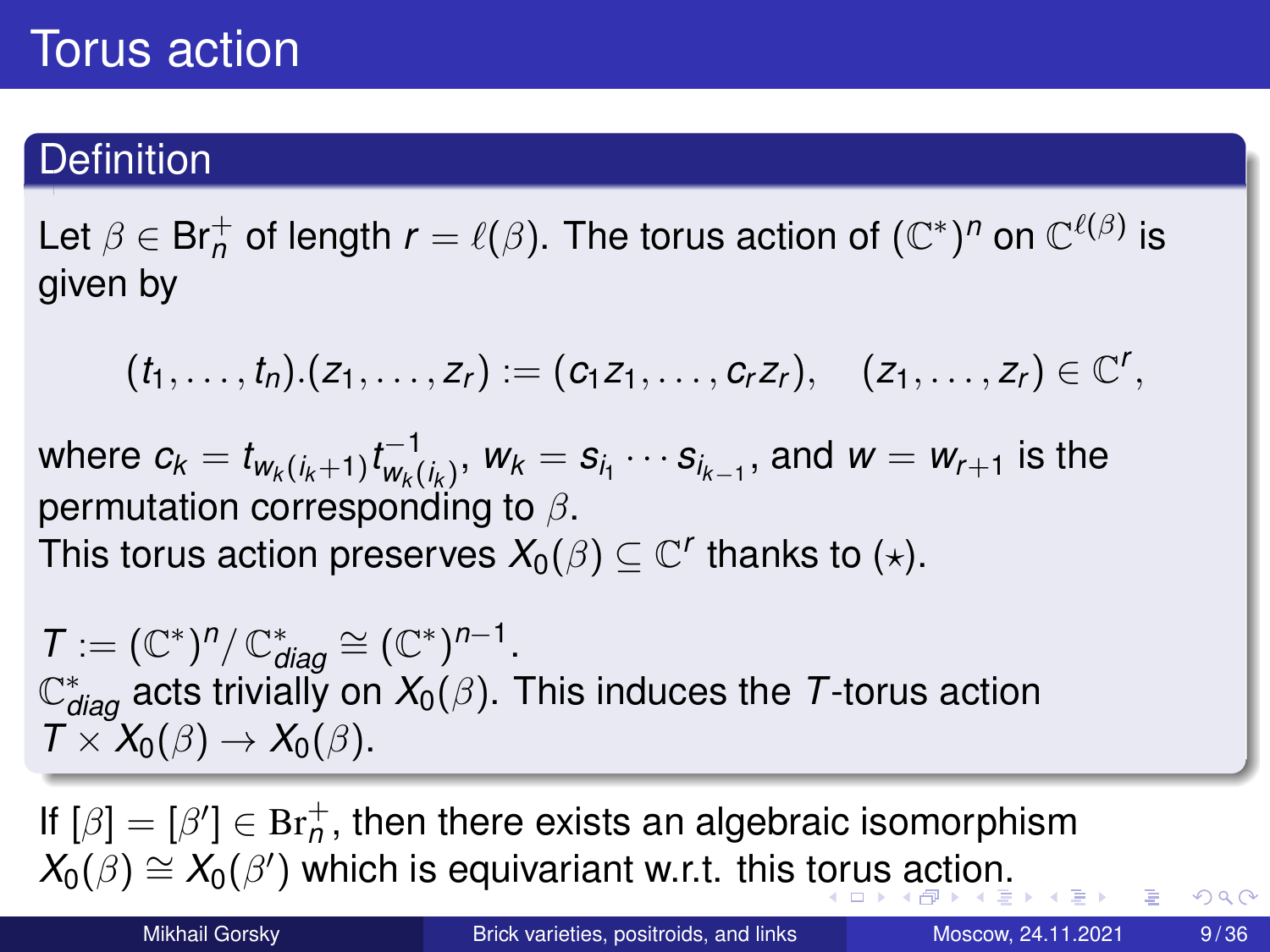# <span id="page-9-0"></span>HOMFLY-PT homology

- With  $\beta$  one can associate a **Rouquier complex**  $T_\beta$  in the category of complexes of Soergel bimodules.
- Up to homotopy, it depends only on  $\lbrack \beta \rbrack$ .
- HOMFLY-PT (= Khovanov-Rozansky) homology of  $\beta$ :  $HHH(\beta) := H^*(HH^*(\mathcal{T}_{\beta})).$

#### Theorem (Khovanov-Rozansky)

*HHH*(β) *is, up to shifts in gradings, a topological invariant of the closure of* β.

- $\bullet$   $a = 0$  part is not a topological invariant. But it is invariant under  $\,$  conjugation, positive (de)stabilization ( $\gamma < - > \gamma \sigma_{\mathsf{k}} ,$  for  $\gamma \in \mathsf{Br}_{\mathsf{k}}),$ and Reidemester II and III moves.
- Webster-Williamson,. . . , Mellit, Trinh:  $\mathsf{gr}^W H^{\mathcal{T}}_{*,BM}(X(\beta,w_0)) = \mathsf{gr}^W H^*_{\mathcal{T}}(X(\beta\Delta) = H H H^{a=n}(\beta\Delta).$
- E. Gorsky-Hogancamp-Mellit-Nakagane:  $HHH^{a=n}(\beta \Delta) = HHH^{a=0}(\beta \Delta^{-1}).$

←ロト ←部 ト ←語 ト ←語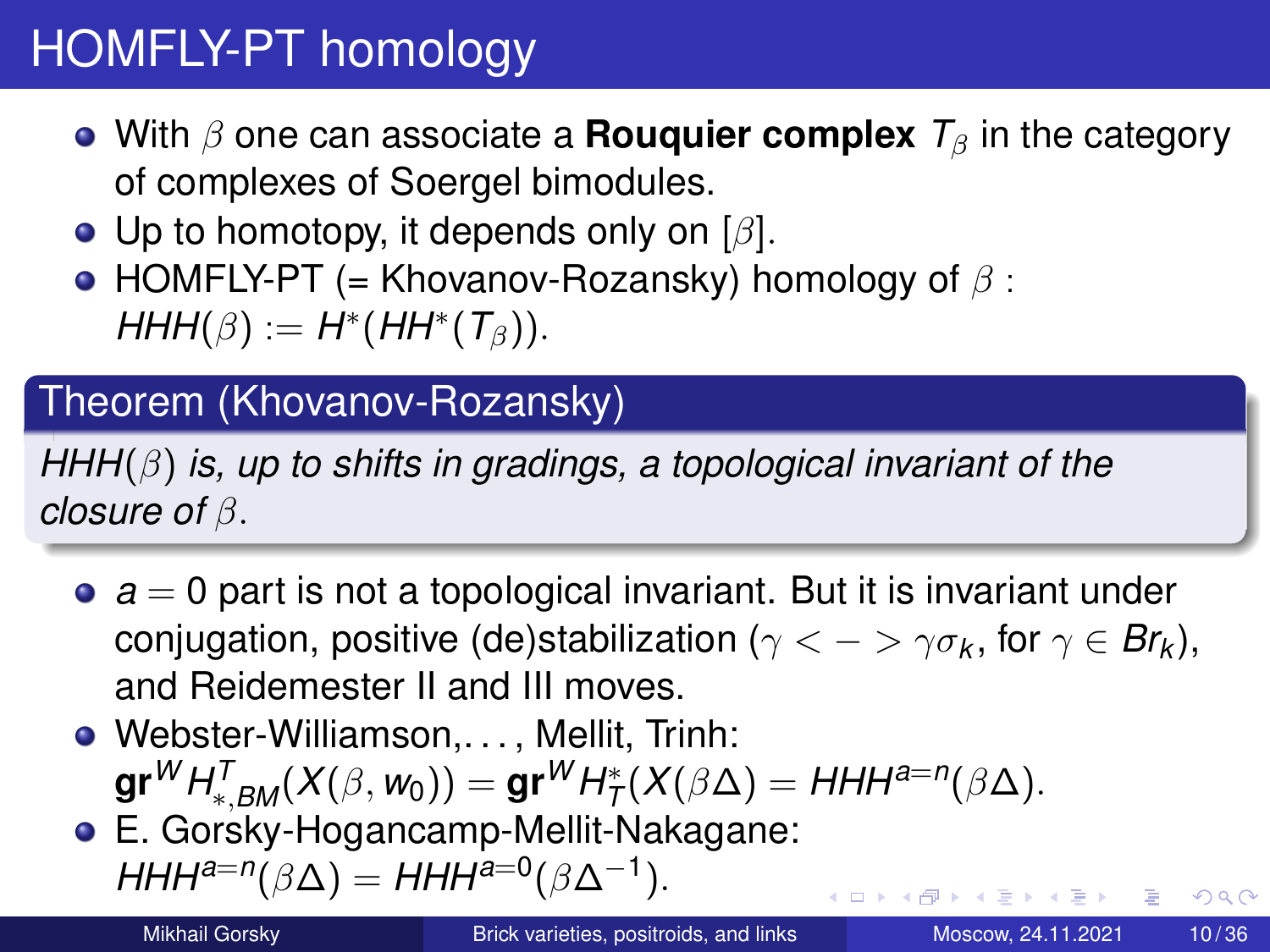### **Corollary**

*H* ∗ (*X*(β, *w*0)) *with its weight filtration is invariant under conjugation and T T*<sub>(</sub>*X*(*β*, *m*<sub>0</sub>*) min ns weight miration is invariant direct conjugation and positive (de)stabilization I (and Reidemeister II and III moves) for β*Δ<sup>-1</sup>.

#### Theorem (Casals - E. Gorsky - MG - Simental)

*X*(β, *w*0)*, up to* C ∗ *factors, is invariant under conjugation and positive (de)stabilization (and Reidemeister II and III moves) for* β∆−<sup>1</sup> *.*

• [Casals-Ng]: The "pigtail closure" of  $\beta\Delta^{-1}$  can be realized as a Legendrian link in  $\mathbb{R}^3$  (with the standard contact structure  $\xi_{\text{st}} = \ker(dz - ydx)$ ).



 $\Omega$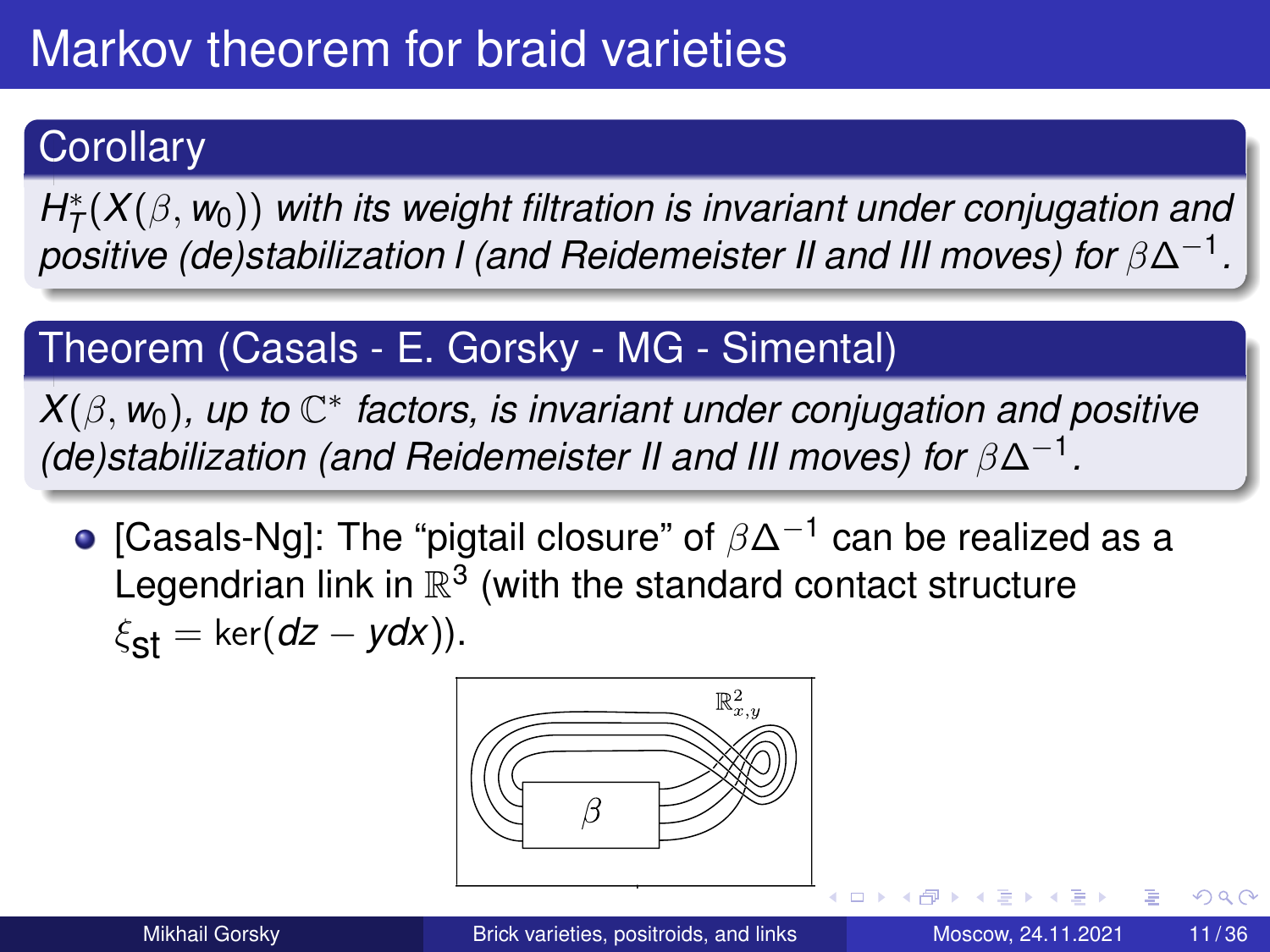- [Chekanov,...]: A DGA for any Legendrian link. Generators correspond to crossings, differentials count certain discs.
- **o** Here:
	- *n* <sup>2</sup> generators in degree 1 (crossings in the pigtail);
	- A generator *z<sup>i</sup>* of degree 0 for each positive crossing;
	- A generator *w<sup>j</sup>* of degree (-1) for each negative crossing.



- Conjugations, positive (de)stabilizations, and Reidemeister II and III moves induce *stable tame isomorphisms* of DGAs  $A(\gamma)$  of braid closures. In particular, they do not change  $H^*(A(\gamma))$ .
- $[$ Kálmán] If  $\beta$  is positive, then  $X(\beta, w_0) \cong \mathsf{Spec}(H^0(\mathcal{A}(\beta \Delta)).$ (**augmentation variety**).
- [CGGS] If  $\beta$  is equivalent to a positive braid, then  $H^i(A(\beta \Delta)) = 0, i \neq 0$  and  $\mathsf{Spec}(H^0(A(\beta \Delta)) \cong X/V,$  where *V* is a collection of commuting vector fields on *X* parameterized by negative crossings. イロト イ押ト イヨト イヨ  $\Omega$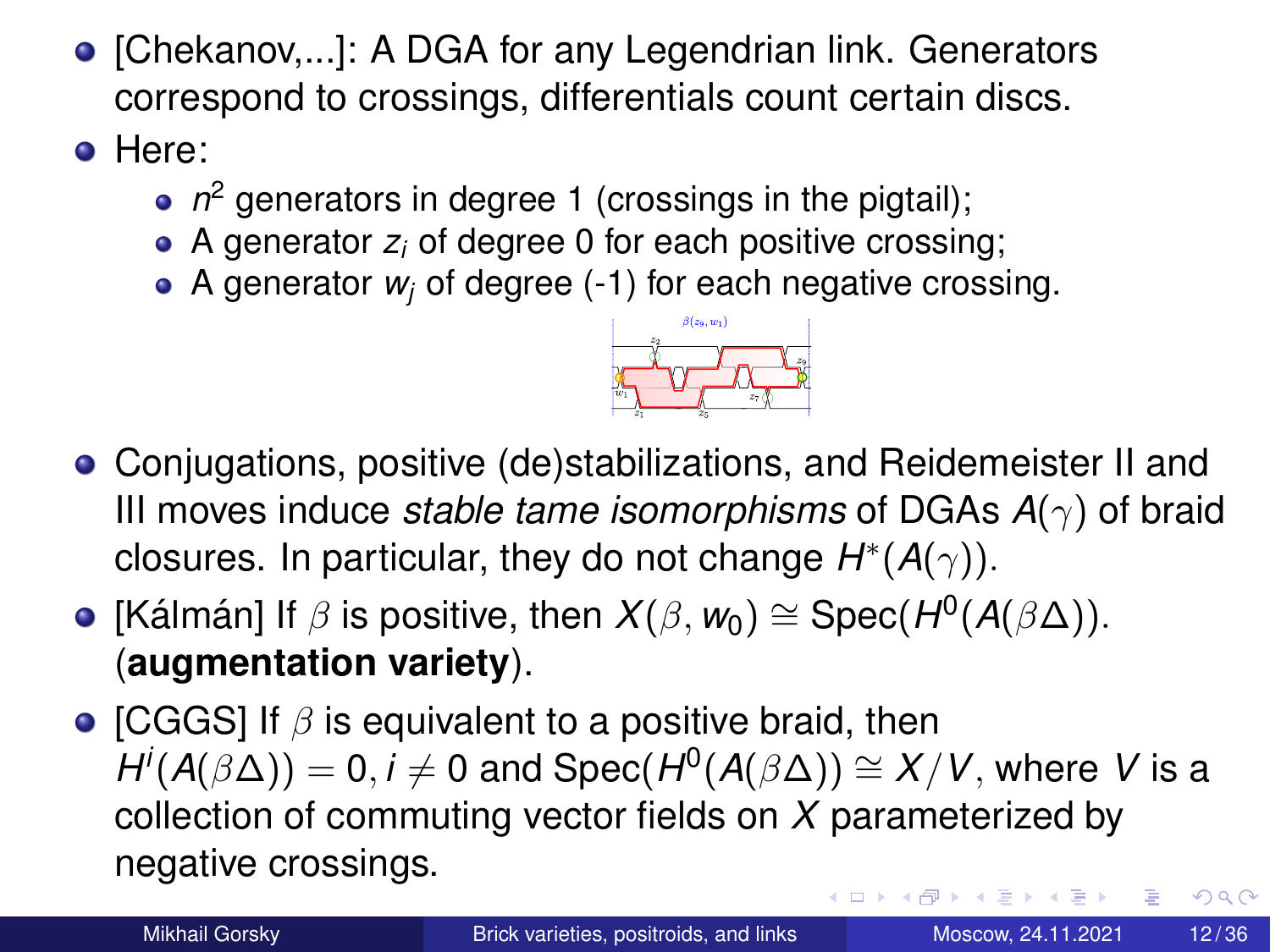# Closed Bott-Samelson varieties and brick manifolds

- (i) Let  $\beta = \sigma_{i_1} \cdots \sigma_{i_\ell}$  be a positive braid word. The (closed) Bott-Samelson variety  $\mathbf{BS}(\beta)\subseteq \mathcal{F}\ell^{\ell+1}$  associated to  $\beta$  is the moduli space of  $(\ell + 1)$ -tuples of flags  $(\mathcal{F}_0, \ldots, \mathcal{F}_\ell)$  such that  $\,$  consecutive flags  $\mathcal{F}_{\mathcal{K}-1}, \mathcal{F}_{\mathcal{K}}$  coincide or differ only in  $\,\mathcal{V}_{i_{\mathcal{K}}} ,$  for each  $k \in [1, \ell].$
- (ii) Assume that  $\beta$  contains a reduced expression of  $w_0$  as a subword. The **brick manifold** is the intersection

$$
\mathsf{brick}(\beta) := \textbf{BS}(\beta) \cap p_0^{-1}(\mathcal{F}^{st}) \cap p_{\ell}^{-1}(\mathcal{F}^{ast}).
$$

Warning: These depend on the word  $\beta$ , not only on the braid [ $\beta$ ].

Theorem (Escobar)

brick( $\beta$ ) *is smooth, irreducible and of dimension*  $\ell - \binom{n}{2}$  $\binom{n}{2}$ .

 $\Omega$ 

イロト イ押 トイヨ トイヨ トー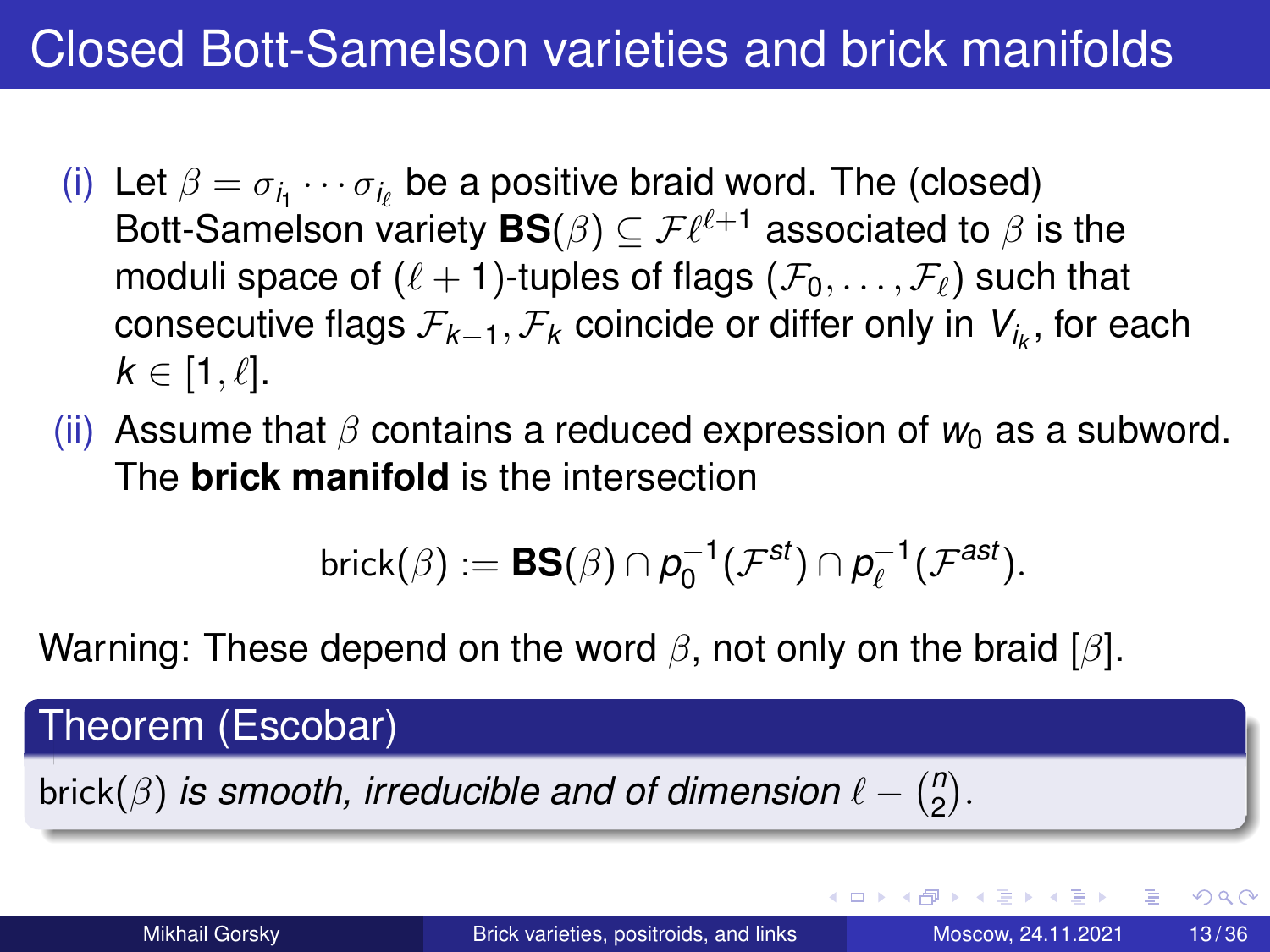# Open Bott-Samelson varieties and brick manifolds

- (i) Let  $\beta = \sigma_{i_1} \cdots \sigma_{i_\ell}$  be a positive braid word. The open Bott-Samelson variety OBS $(\beta)\subseteq \mathcal{F}\ell^{\ell+1}$  associated to  $\beta$  is the moduli space of  $(\ell + 1)$ -tuples of flags  $(\mathcal{F}_0, \ldots, \mathcal{F}_\ell)$  such that consecutive flags F*k*−1, F*<sup>k</sup>* are in relative position *si<sup>k</sup>* (i.e. differ precisely in  $\boldsymbol{V}_{i_{k}}$ ), for each  $k\in[1,\ell].$
- (ii) Assume that  $\beta$  contains a reduced expression of  $w_0$  as a subword. The **open brick manifold** is the intersection

brick $(\beta)^{\circ}$  := brick $(\beta) \cap \mathrm{OBS}(\beta)$ .

[Broue-Michel, Deligne,...] These depend only on the braid  $\lceil \beta \rceil$ !!!

#### Theorem (Escobar)

 $\mathsf{brick}(\beta) = \coprod \mathsf{brick}(\beta')^\circ$ , for  $\beta'$  *subwords of*  $\beta$  *containing*  $w_0$ .

*The adjacency of the strata is described by the* **dual subword complex** of ( $\beta$ , w<sub>0</sub>) *introduced by [Knutson-Miller].* brick( $\beta$ )° *is the unique top dimensional stratum.*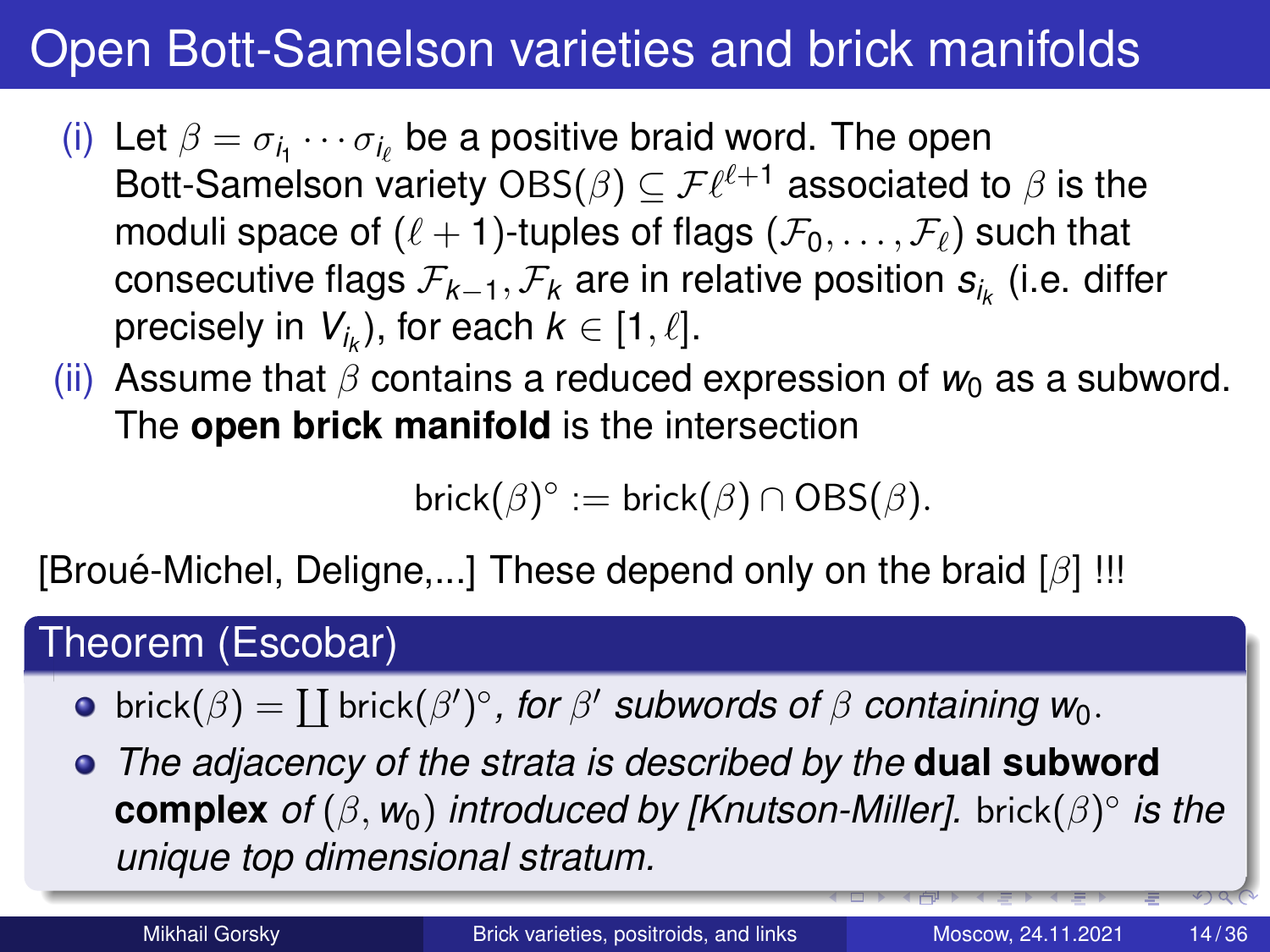Bott-Samelson varieties are Hamiltonian symplectic manifolds with respect to the natural action of  $({\bf C}^{*})^{n-1}.$ 

Escobar: the image of brick( $\beta$ ) under the corresponding moment map is a *brick polytope* of β [Pilaud-Stump].

brick( $\beta$ ) is a toric variety of this polytope with respect to this torus action if and only if the word β is *root independent*.

[Pilaud-Stump]: The brick polytope of a root independent word  $\beta$ realizes its spherical subword complex; this is not true for an arbitrary braid word β.

 $\Omega$ 

イロト イ押ト イヨト イヨトー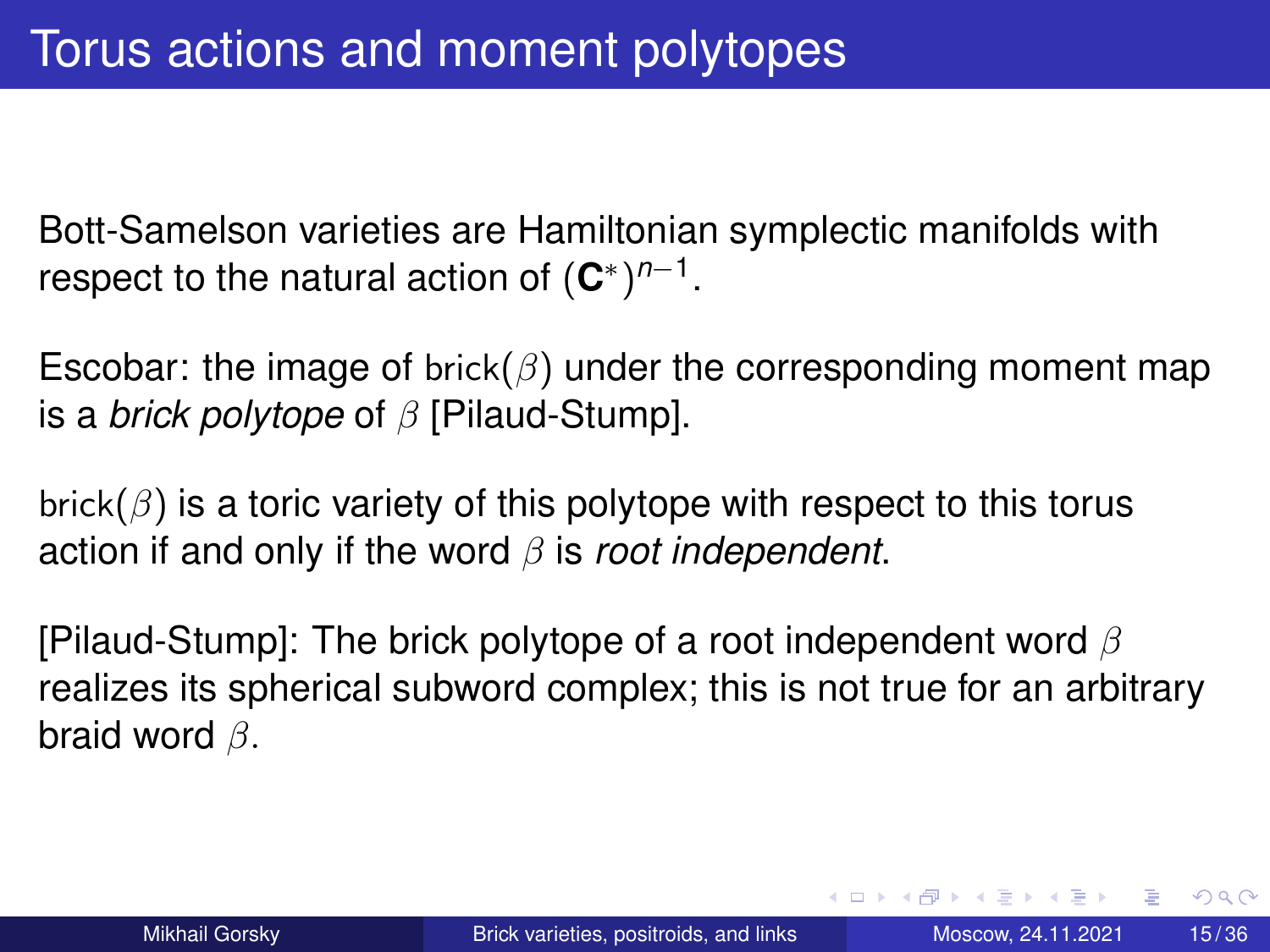#### <span id="page-15-0"></span>Theorem (CGGS)

 $\mathsf{Let}\ \beta=\sigma_{i_1}\cdots\sigma_{i_\ell}\in\operatorname{Br}_n$  be a positive braid word,  $\mathfrak{h}\in\mathcal{B}_n$  its opposite *braid word,*  $\delta(\theta)$  *its Demazure product, and consider the truncations*  $\beta_j := \sigma_{i_1} \cdots \sigma_{i_j}, j \in [1,\ell].$  The following holds: (*i*) *The algebraic map*

 $\Theta: \mathbf{C}^{\ell} \longrightarrow \mathcal{F}\ell_{n}^{\ell+1}, \quad (z_{1}, \ldots, z_{\ell}) \mapsto (\mathcal{F}^{\mathbf{s}\mathbf{f}}, \mathcal{F}^1, \ldots, \mathcal{F}^{\ell}),$ 

where  $\mathcal{F}^j$  is the flag associated to the matrix  $\mathcal{B}_{\mathbb{Q}_j}^{-1}(z_{\ell-j+1}, \ldots, z_{\ell}),$ *restricts to an isomorphism*

$$
\Theta: X(\mathfrak{d};\delta(\beta)) \stackrel{\cong}{\longrightarrow} \mathsf{brick}^{\circ}(\beta),
$$

*of affine varieties. It is compatible with the torus actions.*

(*ii*) *Suppose that the Demazure product of*  $\theta$  *is*  $\delta(\theta) = w_0$ . Then, the *complement to*  $X(\mathfrak{g}; w_0)$  *in* brick( $\beta$ ) *is a normal crossing divisor. Its components correspond to all possible ways to remove a letter from* β*while preserving its Demazure product.*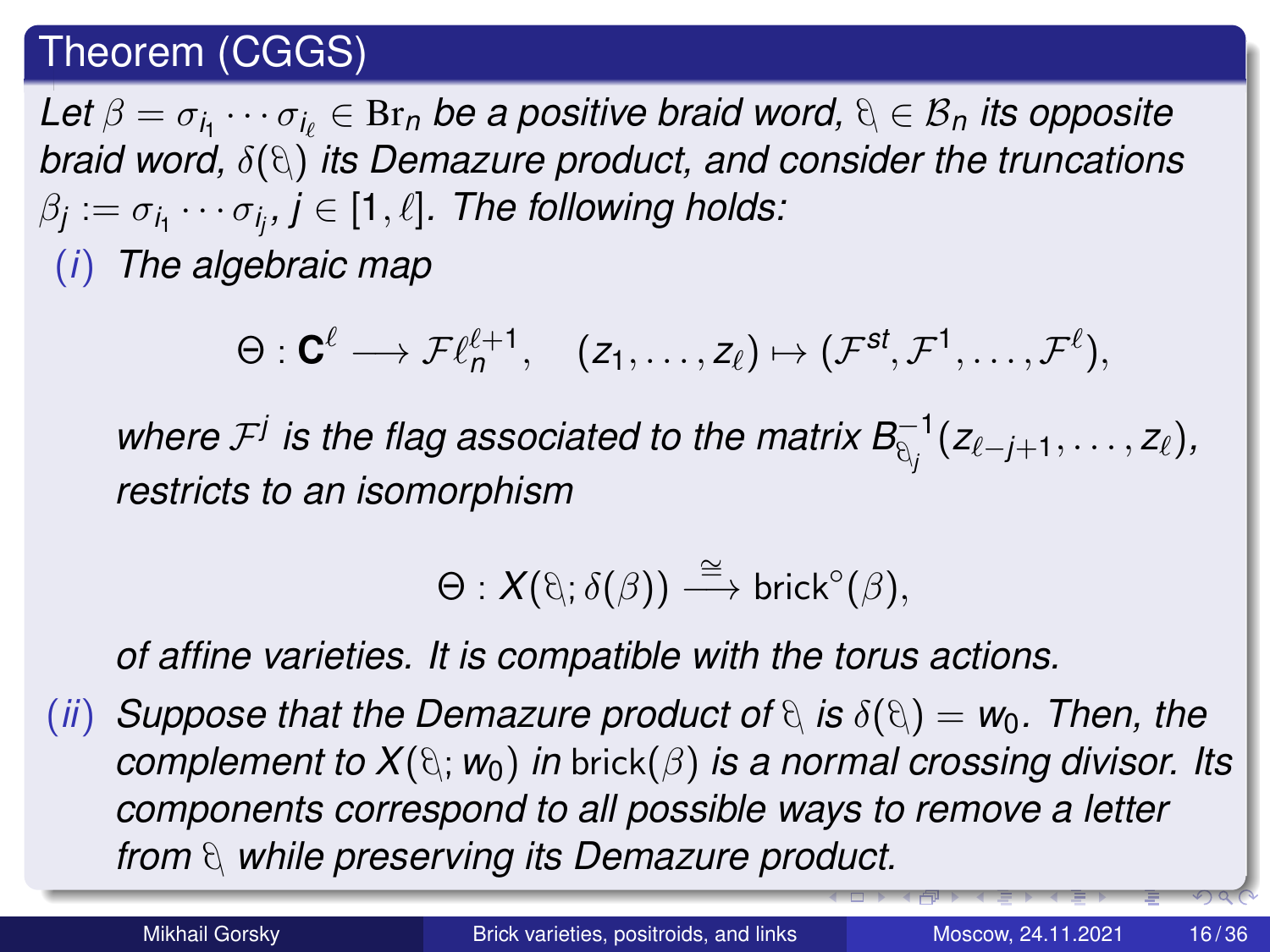<span id="page-16-0"></span>Consider the equivalent braid words

$$
\beta_1=\sigma_1\sigma_2\sigma_1\sigma_2\sigma_1,\quad \beta_2=\sigma_1\sigma_2\sigma_2\sigma_1\sigma_2.
$$

In both cases, the braid varieties are algebraic tori

$$
X(\theta_1; w_0) \cong X(\theta_2; w_0) \cong (\mathbf{C}^*)^2.
$$

The variety brick( $\beta_1$ ) has

- $\bullet X(\beta_1; w_0)$  as an open stratum;
- 5 strata of codim 1 (isomorphic to **C** ∗ );
- 5 strata of codim 2 (points).

brick( $\beta_1$ ) is a toric degree 5 del Pezzo surface, i.e. the toric variety associated to the pentagon, and these various strata correspond to toric orbits.

For brick $(\beta_2)$ ,  $X(\sigma_1\sigma_2^3; w_0)$  is empty, so there can only be four codimension 1 strata and four codimension 2 strata:

 $\text{brick}(\beta_2) \cong \mathbf{P}^1 \times \mathbf{P}^1.$ 

At least in the toric case, all such compactifications of  $X(\theta; w_0)$  are related by of blow-up sand blow-downs, corre[spo](#page-15-0)[n](#page-17-0)[di](#page-15-0)[ng](#page-16-0) [to](#page-0-0) [br](#page-35-0)[ai](#page-0-0)[d](#page-35-0) [mo](#page-0-0)[ve](#page-35-0)s.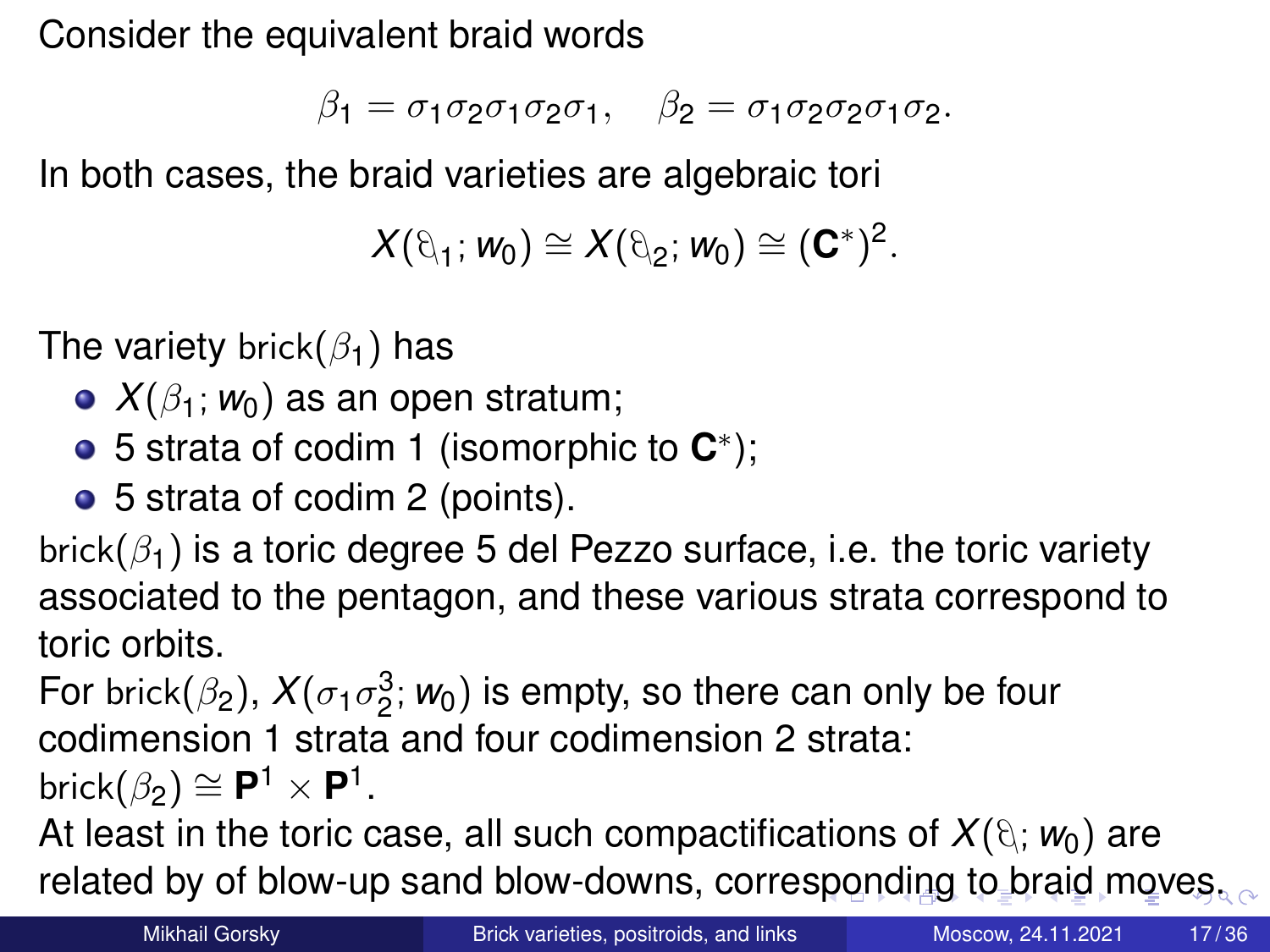<span id="page-17-0"></span>The flag variety admits the *Schubert decomposition* and the *opposite Schubert decomposition*. The strata in either of them are parameterized by permutations:  $\overset{\circ}{X}_{w}$ , resp.  $\overset{\circ}{X}{}^{w}$ .

An **open Richardson variety**  $\mathcal{R}^{\circ}(u,w)$  is the intersection  $\overset{\circ}{X}_w \cap \overset{\circ}{X}{}^\mu.$ 

 $R^{\circ}(u, w) \neq \emptyset$  if and only if  $u \leq w$  in the Bruhat order.

# Theorem (Brion, Knutson-Lam-Speyer, **Balan**, Escobar, CGGS)

*Let u, w*  $\in$  *S<sub>n</sub> be such that u*  $\leq$  *w in Bruhat order, and*  $\beta(\textit{w}), \beta(\textit{u}^{-1} \textit{w}_{0}) \in \text{Br}_n$  positive lifts of w $, \textit{u}^{-1} \textit{w}_{0}.$  Then we have an *isomorphism of affine algebraic varities*

 $X(\beta(w)\beta(u^{-1}w_0); w_0) \cong \mathcal{R}^{\circ}(u, w).$ 

 $\Omega$ 

イロト イ押ト イヨト イヨトー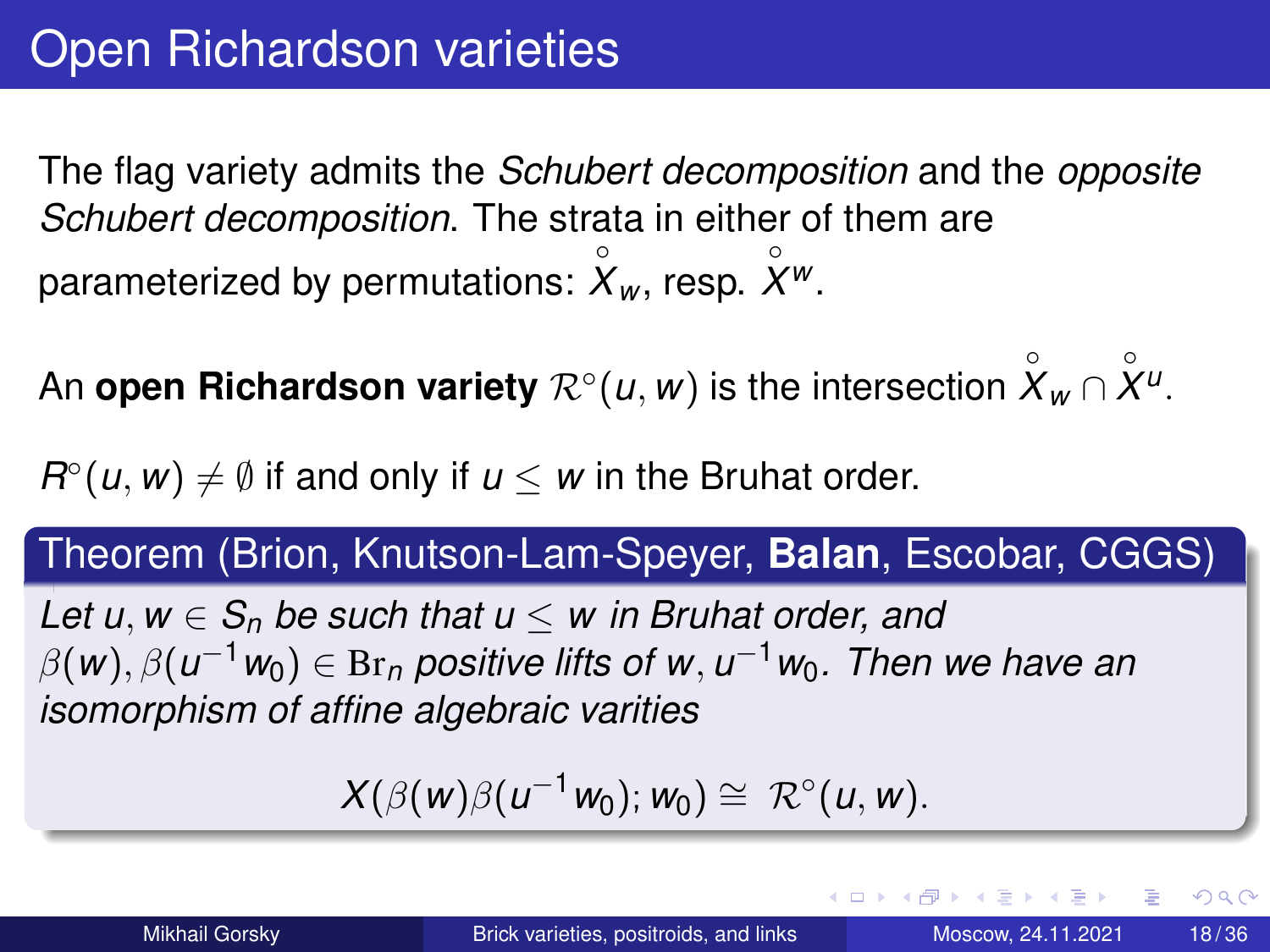# **Positroids**

The Grassmannian *Gr*(*k*, *n*) admits a stratification by **open positroid varieties**. They have many different desriptions/parameterization by various combinatorial pieces of data (Postnikov, KLS):

- A cyclic rank matrix;
- A juggling pattern;
- A decorated affine permutation;
- $\bullet$  *u*, *w* ∈ *S*<sub>*n*</sub> s. t. *u* ≤ *w* and *w* is k-Grassmannian;
- A reduced plabic graph;
- $\bullet$  . . .

#### Theorem (KLS)

*For each u, w*  $\in$  *S<sub>n</sub> s. t.*  $u \le w$  *and w is k-Grassmannian, the positroid* Π*u*,*<sup>w</sup> is isomorphic to the open Richardson variety* R◦ (*u*, *w*).

#### **Corollary**

*Open positroid varieties are braid varieties.*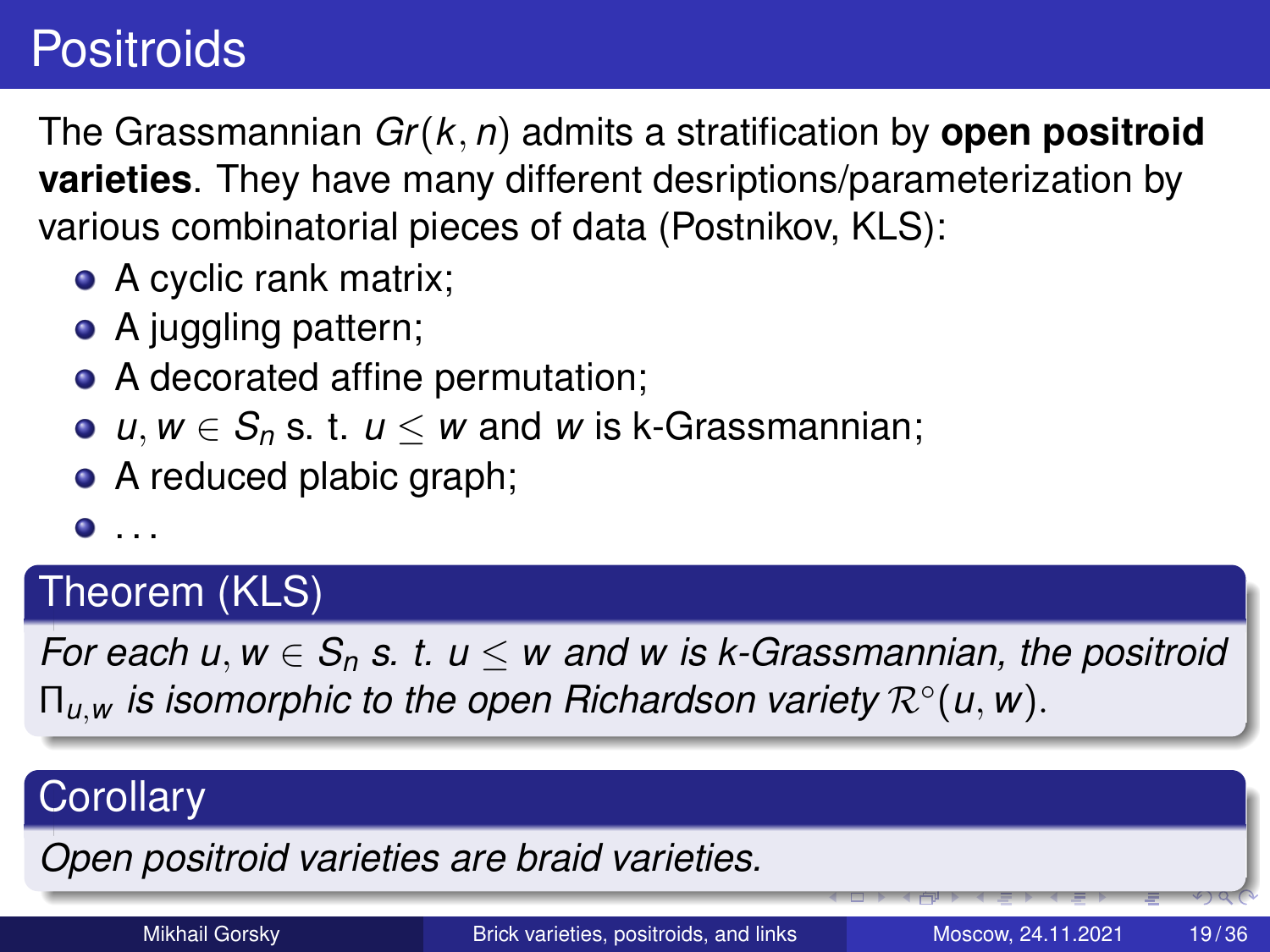# Positroid links

In fact, we associate various Legendrian links to the combinatorial pieces of data defining positroids:



#### Theorem

*Let u*, *w* ∈ *S<sup>n</sup> with u* ≤ *w in Bruhat order, w a k-Grassmannian*  $\mathcal{P}$ *permutation,*  $R_n(u,w) = \beta(u)\beta(w)^{-1}$  *and f :=*  $u^{-1}t_kw$  *the corresponding k-bounded affine permutation. Then we have*

$$
\Pi_{u,w}\cong X(R_n(u,w)\Delta_n)/V\cong X(\beta(w)\beta(u^{-1}w_{0,n});w_{0,n})\cong
$$

$$
X(J_k(f); w_{0,k}) \times (\mathbb{C}^*)^{n-s-k}.
$$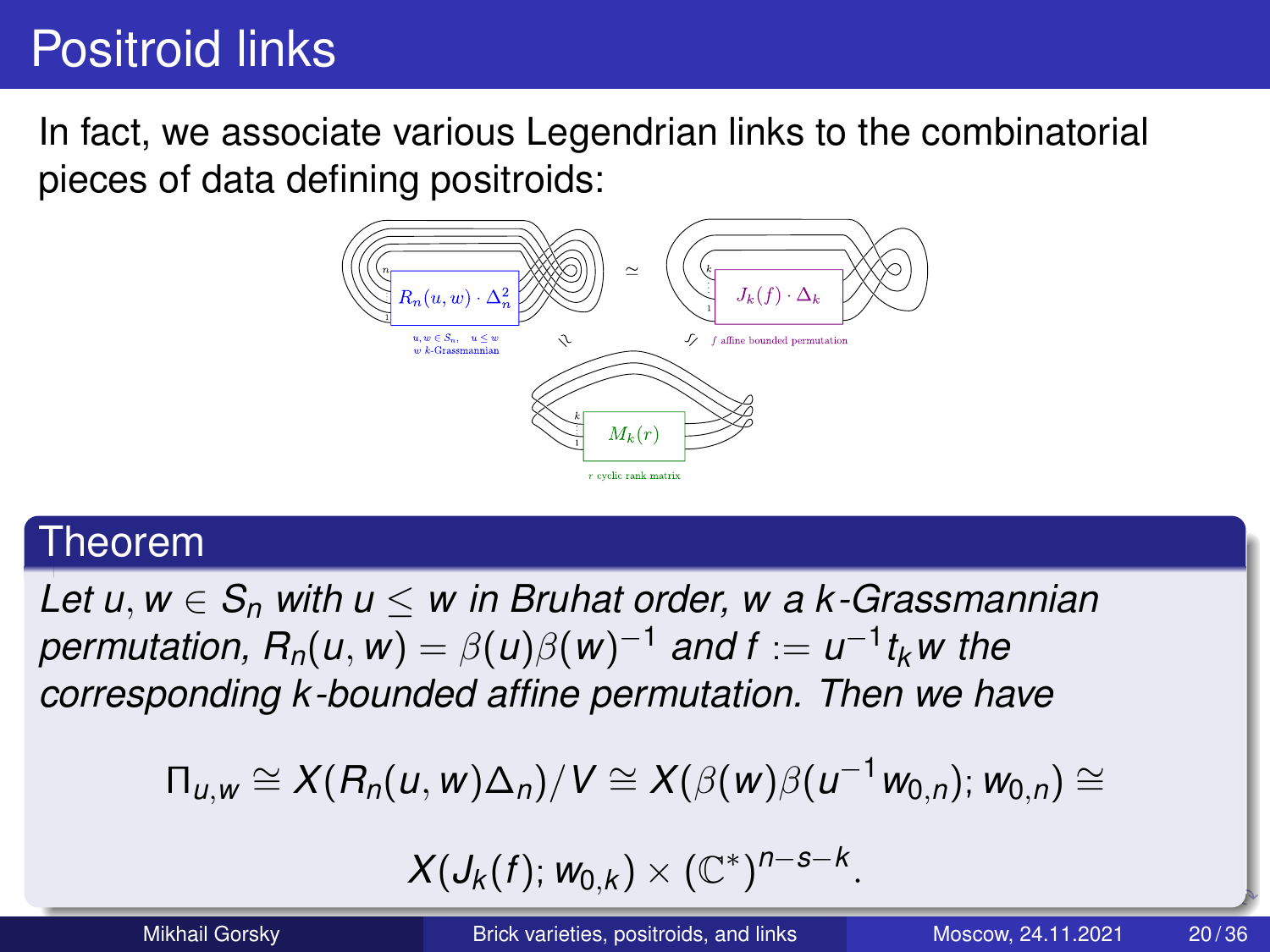- The braid varieties *X*(*si*β; *w*0) and *X*(β*sn*−*<sup>i</sup>* ; *w*0) are isomorphic (invariance by conjugation).
- This easily implies that the centralizer of  $\beta$  acts on  $X(\beta\Delta; w_0)$  by automorphisms.
- It is clear that the relations between different  $\gamma$  yield the same relations between the automorphisms.
- [Fraser]: There is a natural braid group action on the top positroid cell. [Fraser-Keller, in preparation]: This generalizes to all positroids.
- Expectation: this is the same action, for certain braids on the last slide.

 $\Omega$ 

化重氮化重氮化

4 ロ ト ィ *同* ト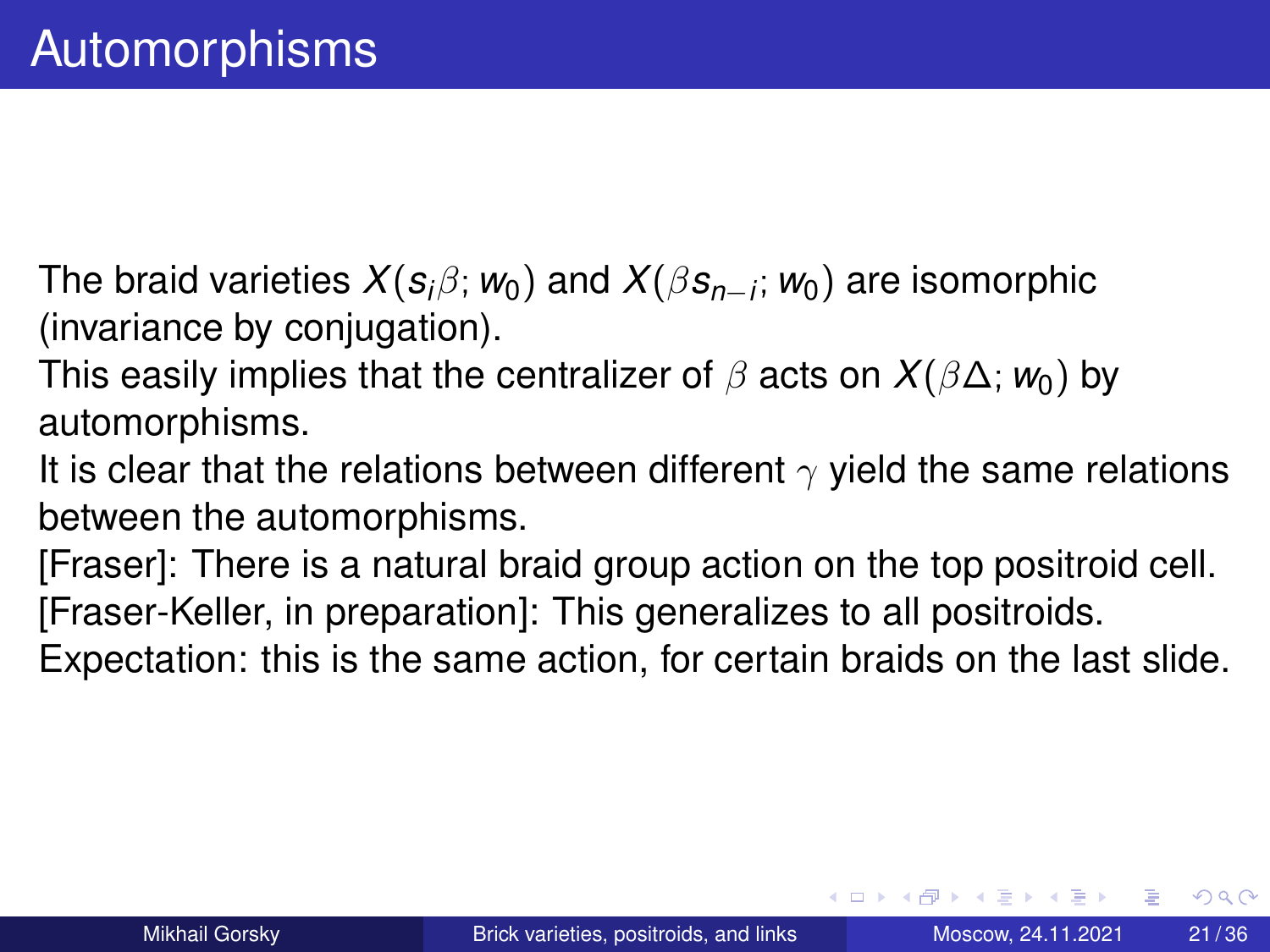# Toric charts

Consider the positive braid word  $\beta = \beta_1 \sigma_i \beta_2$  and  $\beta' = \beta_1 \beta_2$ , with  $\sigma_i$  on the  $r$ −th place in  $\beta$ .

#### Lemma

*There exists a rational map*

$$
\Omega_{\sigma_i} : X(\beta, \delta(\beta)) \dashrightarrow X(\beta', \delta(\beta)) \times \mathbb{C}^*
$$

*which restricts to an isomorphism between the open locus*  $\{z_r \neq 0\} \subseteq X(\beta, \delta(\beta))$  and  $X(\beta', \delta(\beta)) \times \mathbb{C}^*$ .

#### **Proposition**

 $\mathsf{Let}\ \beta\in\mathsf{Br}^+_n.$  *For each ordering*  $\tau(\beta)\in\mathsf{S}_{\ell(\beta)}$  *of the crossings of*  $\beta$ *, there exists an open set*  $T_{\tau(\beta)} \subseteq X(\beta \cdot \Delta; w_0)$  *which is isomorphic to a torus*  $(\mathbb{C}^*)^{\ell(\beta)}$  and stable under the  $(\mathbb{C}^*)^{n-1}$ -action on  $X(\beta \cdot \Delta; w_0)$ .

G.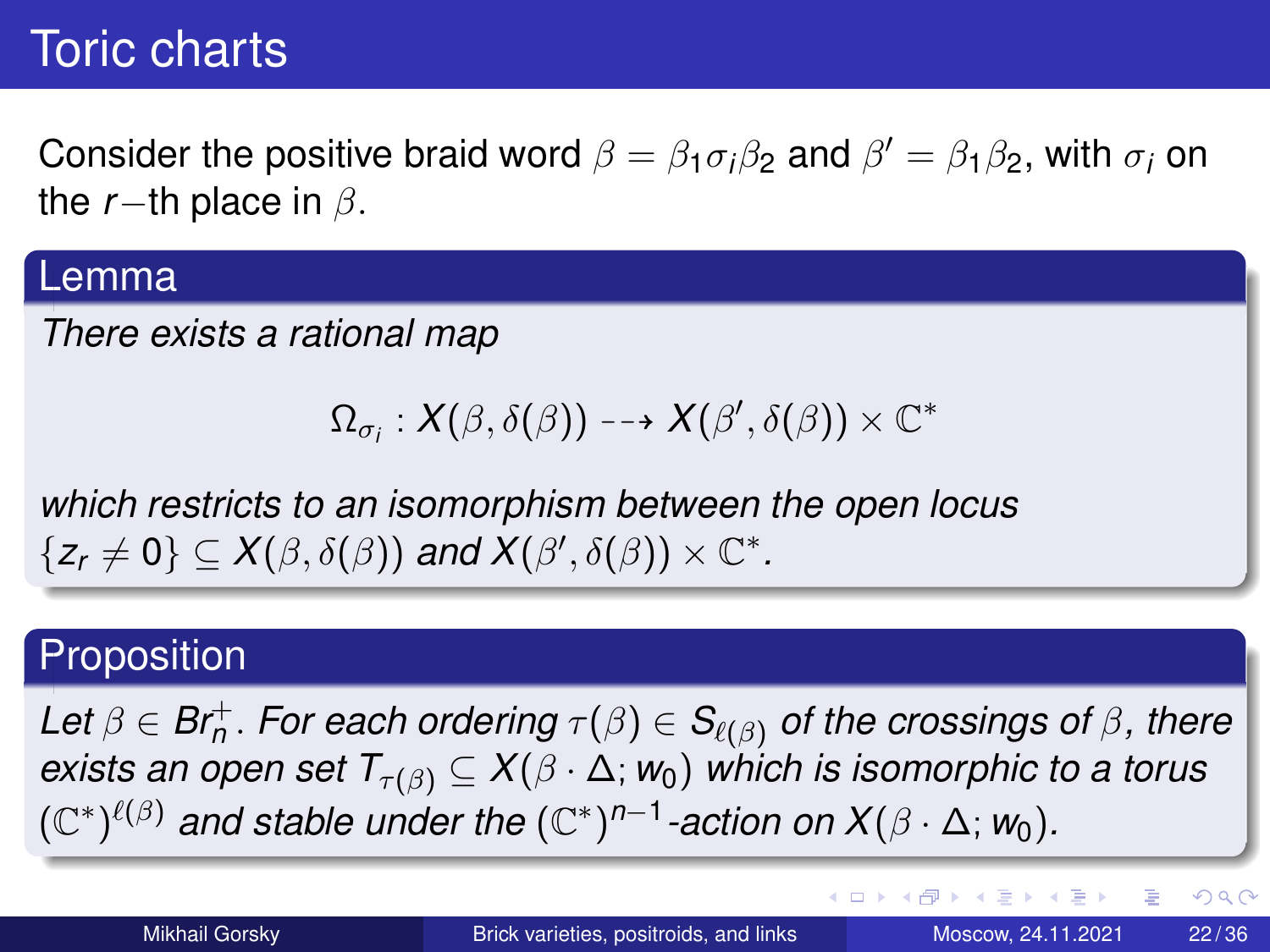### Theorem (Gao-Shen-Weng)

*X*0(β · ∆; *w*0) *is a* **cluster variety***: it has a special atlas of toric charts called* **cluster charts***. Birational transition functions have very special form of* **cluster mutations***.*

We also stratify  $X_0(\beta; w_0)$  by strata described via certain planar diagrams (**weaves**). The diagrammatics resembles Soergel calculus, but takes mutations into account.

#### Theorem

*The complement*

$$
X_0(\beta\cdot\Delta; \textbf{\textit{w}}_0)\backslash\left(\bigcup_{\tau(\beta)\in S_{\ell(\beta)}}T_{\tau(\beta)}\right)\subseteq X_0(\beta\cdot\Delta; \textbf{\textit{w}}_0)
$$

*has codimension at least* 2*. It can be stratified into* (C) *<sup>a</sup>* × (C ∗ ) *<sup>b</sup> using*

*weaves.*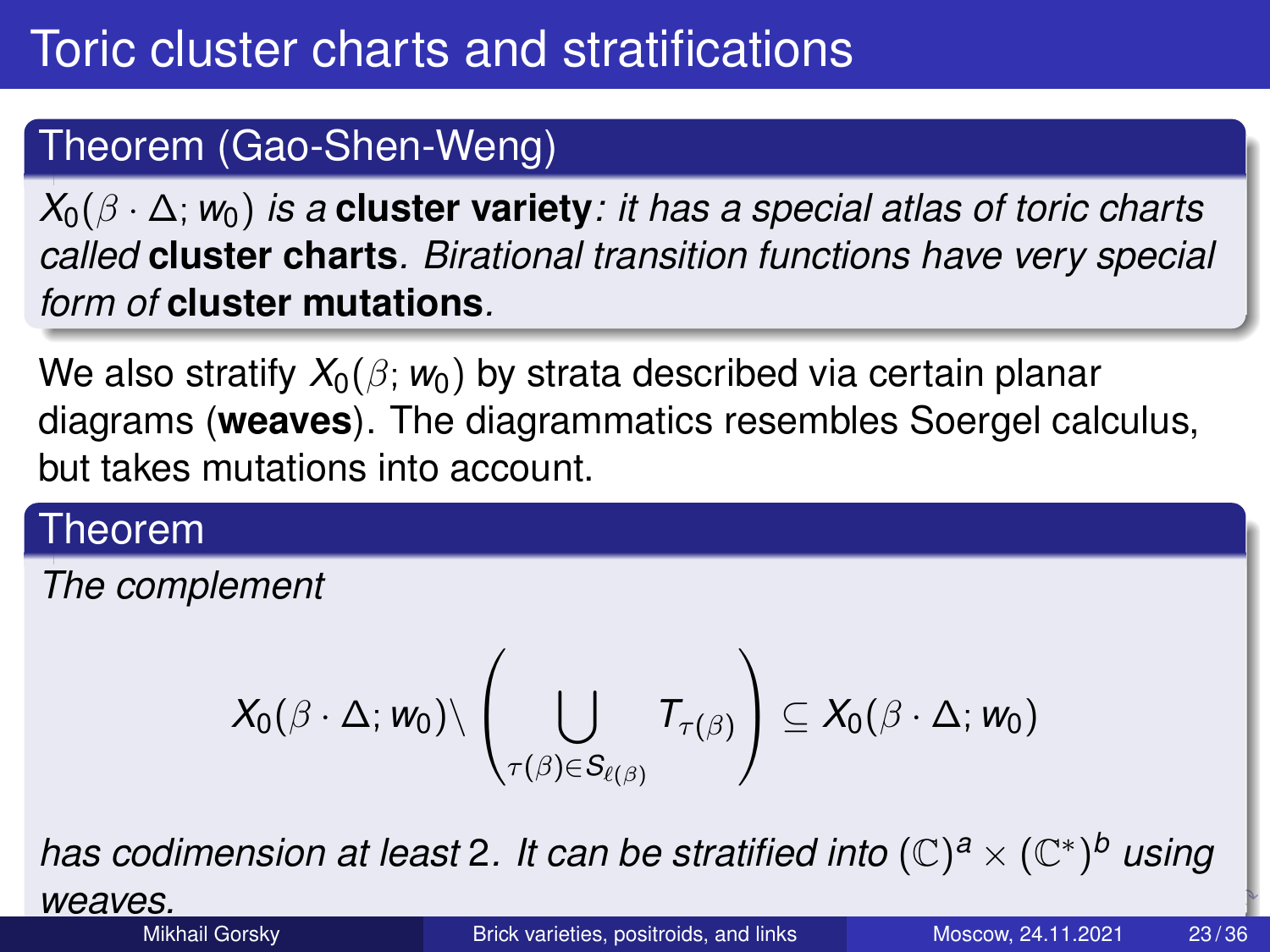## Examples of weaves



Left: A 3-weave from  $\beta_2=(\sigma_1\sigma_2)^4\sigma_1\in \mathrm{Br}_3^+$  to  $\beta_1=\sigma_2\sigma_1\sigma_2\in \mathrm{Br}_3^+$ . The blue color indicates a transposition label  $s_1 \in S_3$  and the red color indicates the transposition label  $s_2 \in S_3$ . Right: A 2-weave from  $\beta_2 = \sigma_1^{16} \in \text{Br}_2^+$  to  $\beta_1 = \sigma_1^2 \in \text{Br}_2^+$ , all black edges are labeled with the unique transposition  $s_1 \in S^2$ .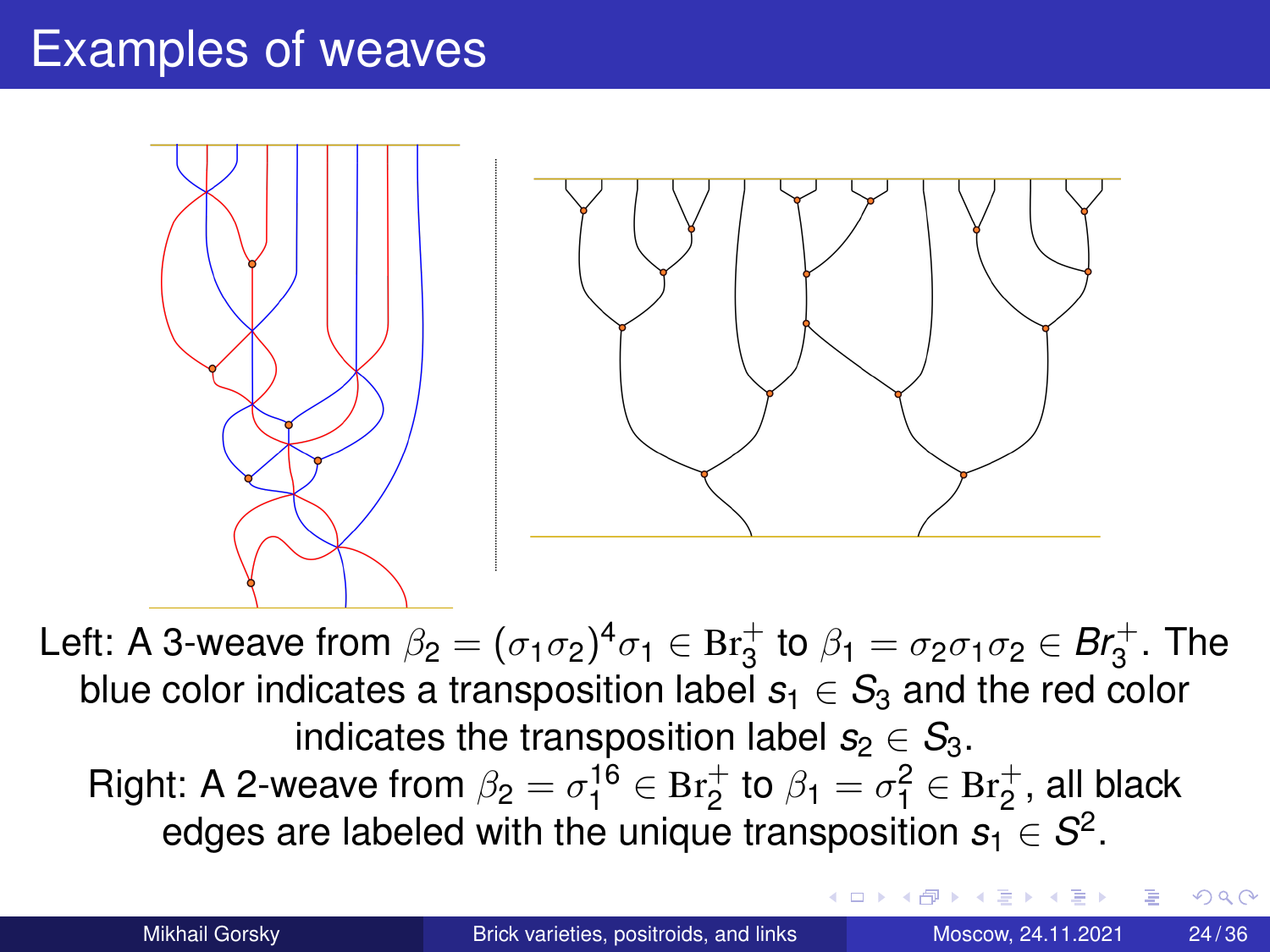Our diagrammatic calculus resembles Soergel calculus of Elias, Elias-Khovanov, Elias-Williamson...

The crucial difference is that two weaves  $sss \rightarrow s$  are not considered to be equivalent: the are related by a mutation:

 $\bigvee$  +  $\bigvee$ 

 $\Omega$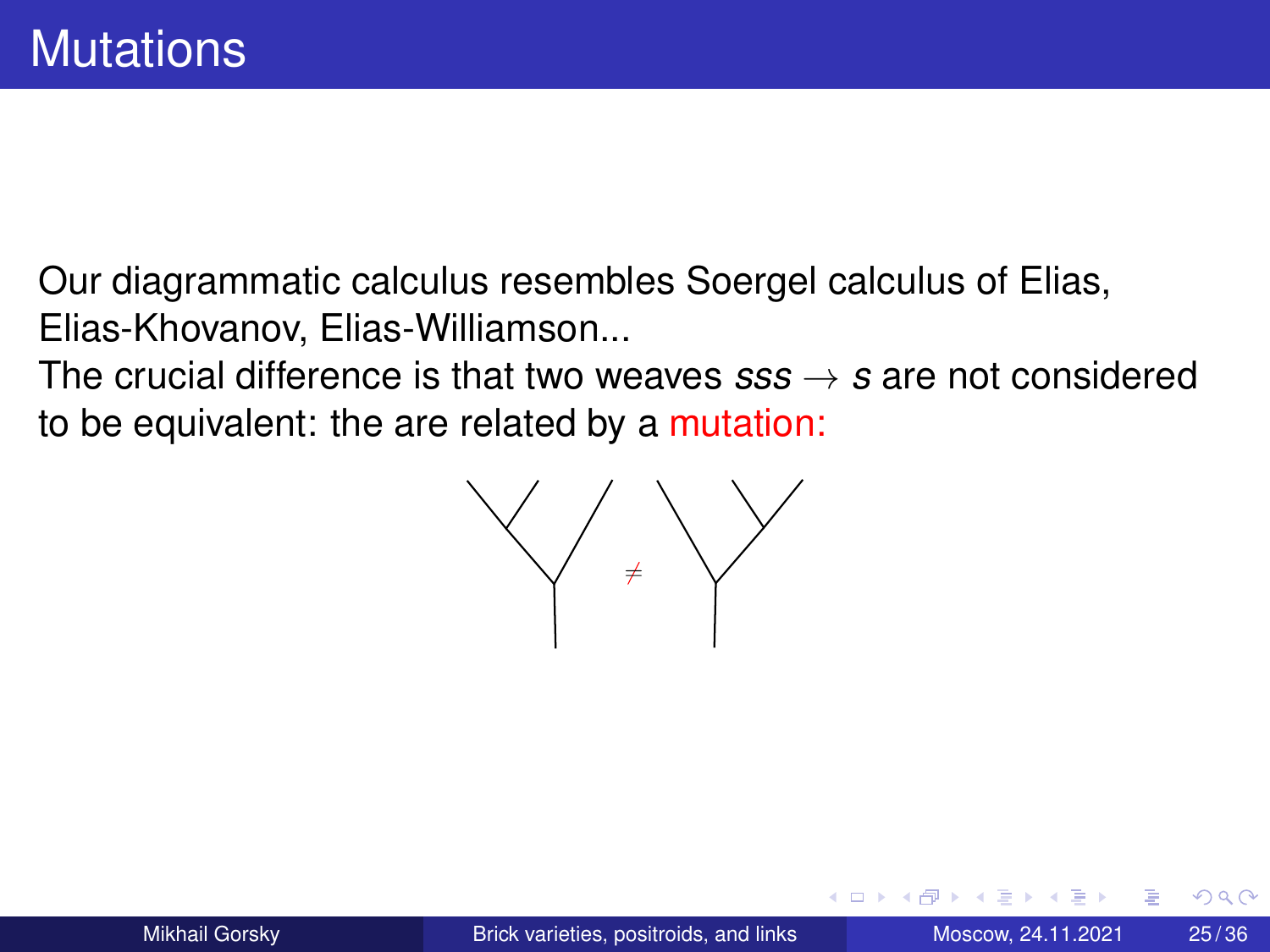<span id="page-25-0"></span>

All edges are oriented in the direction  $(ss)s \rightarrow s(ss)$ . This a Hasse graph of the Tamari lattice.

For trees with (*n* + 1) leaves, the graph is the 1−skeleton of a polytope: the (*n* − 1)-dimensional associahedron.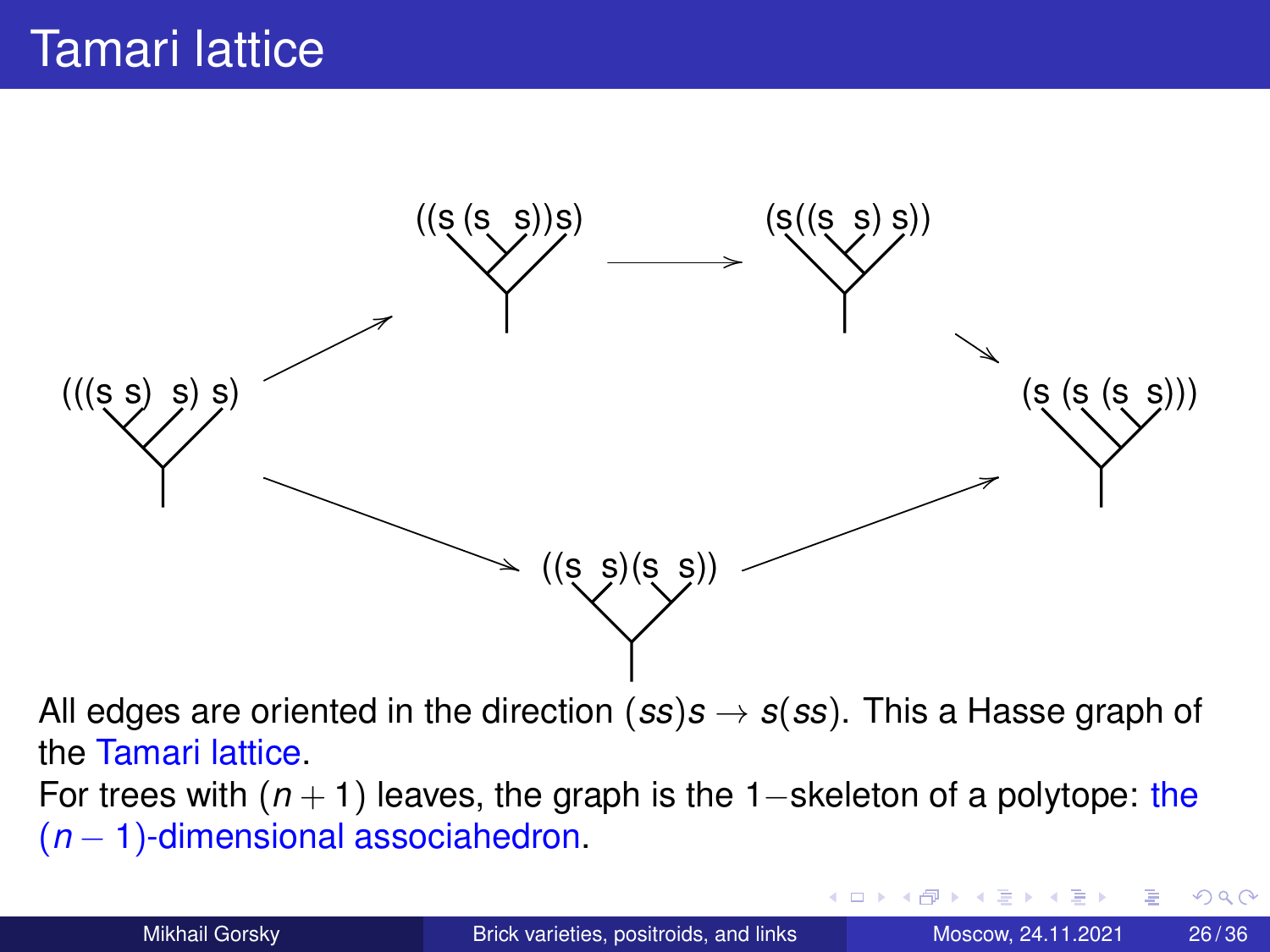<span id="page-26-0"></span>

Weaves  $s_1s_2s_1s_2s_1s_2s_2 \rightarrow s_2s_1s_2$  with only 6-valent vertices  $s_1s_2s_1 \rightarrow s_2s_1s_2$ and 3-valent vertices  $s_2s_2 \rightarrow s_2$  allowed represent monotone paths from the top vertex to the bottom vertex. The mutation grap[h i](#page-25-0)s [a](#page-27-0)[pe](#page-26-0)[n](#page-27-0)[tag](#page-0-0)[on](#page-35-0)[!](#page-0-0)  $299$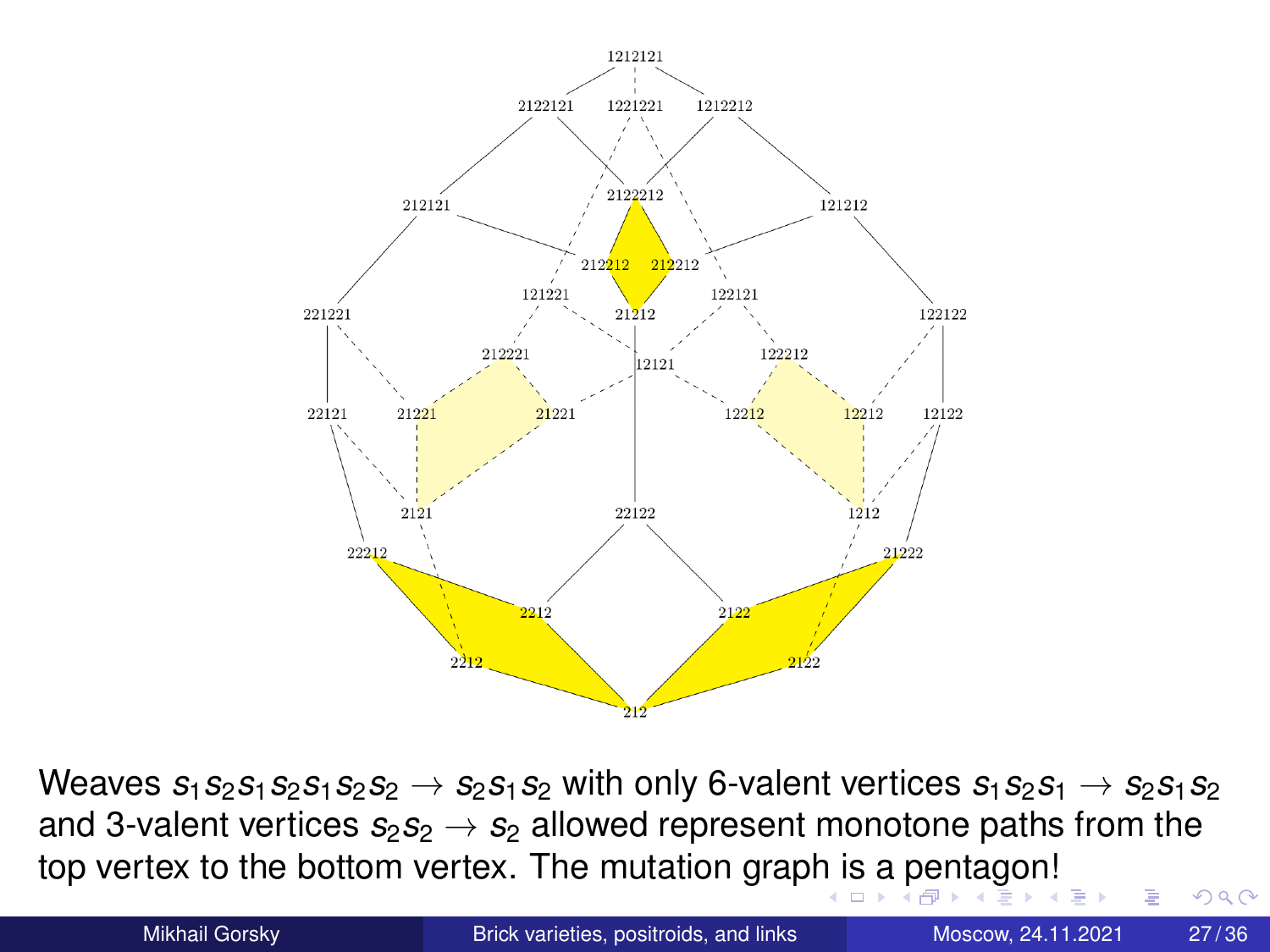### <span id="page-27-0"></span>**Conjecture**

*T*τ(β) *are the cluster charts. Mutations correspond to mutations of weaves (proved in typed D by Hughes, some evidence in finite and affine types by An-Bae-Lee).*

#### Theorem

*Equivalent weaves give rise to the same toric chart.*

Big positroid cell in *Gr*(2, 5), up to a torus:

- $\bullet$  *X*<sub>0</sub>( $\sigma_1 \sigma_1 \sigma_1 \cdot \Delta$ , *w*<sub>0</sub>) in Br<sub>2</sub>;
- $\bullet$  *X*<sub>0</sub>( $\sigma_1 \sigma_2 \sigma_1 \sigma_2 \cdot \Delta$ , *w*<sub>0</sub>) in Br<sub>3</sub>.

For each of these braids, the closure is the trefoil knot. The augmentation varieties depend only on the link, so they are isomorphic (up to the choice of marked points/torus actions). These varieties are both of cluster type *A*2. The mutation graph is the pentagon, so we recover all clusters via weaves.  $QQ$ 4 D.K.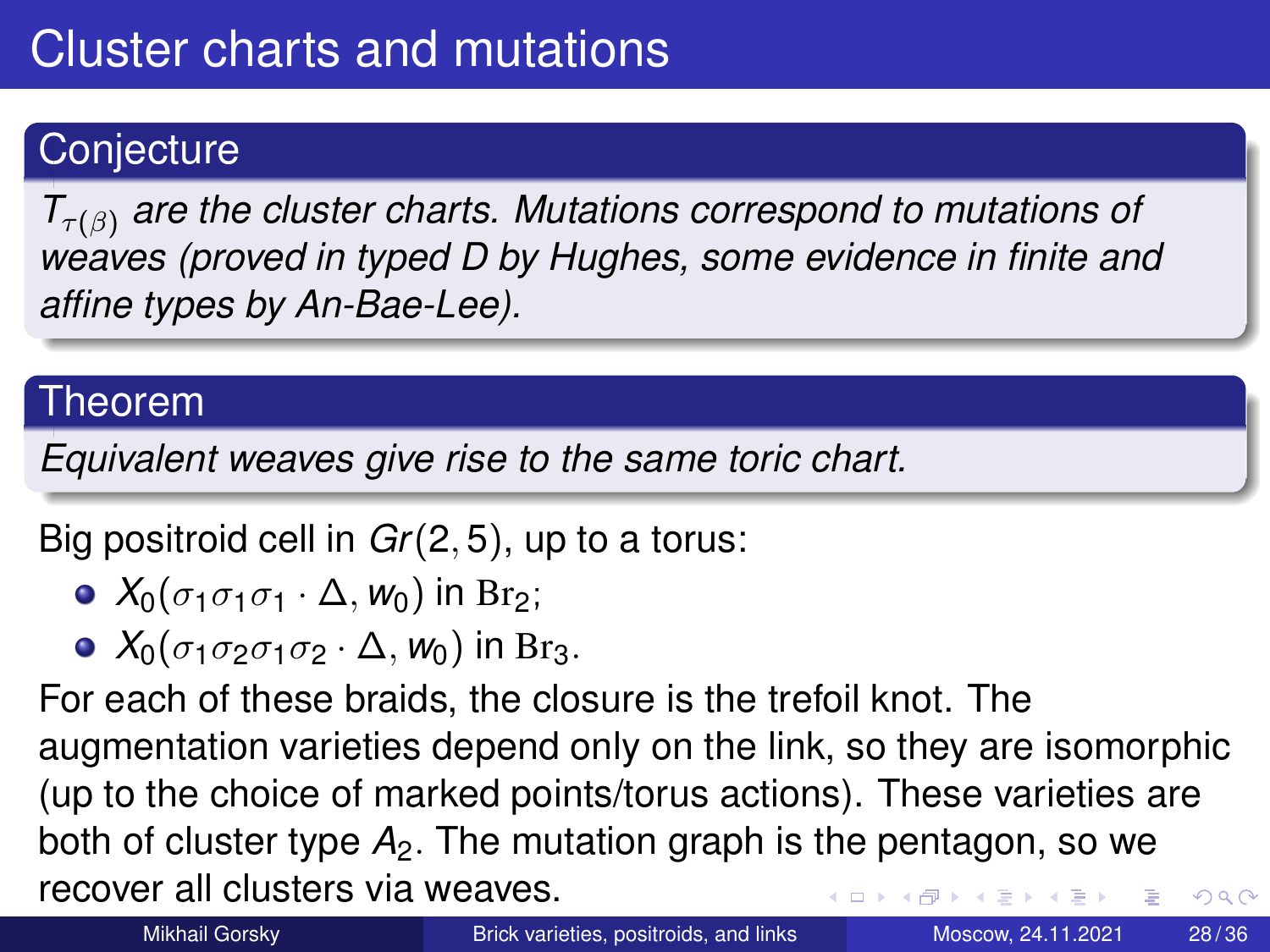<span id="page-28-0"></span>

(a)  $R_6(1, w_4) \Delta_6$  for the shuffle braid  $R_6(1, w_4) = β(w_4) = (σ_4σ_3σ_2σ_1)(σ_5σ_4σ_3σ_2)$  ∈  $Br_6^+$ . Here  $w_4$  is the maximal 4-Grassmannian permutation in *S*6.



(b)  $J_4(f)$  for the  $(4, 2)$  torus braid  $(\sigma_3\sigma_2\sigma_1)^2 \in \text{Br}_4^+$ .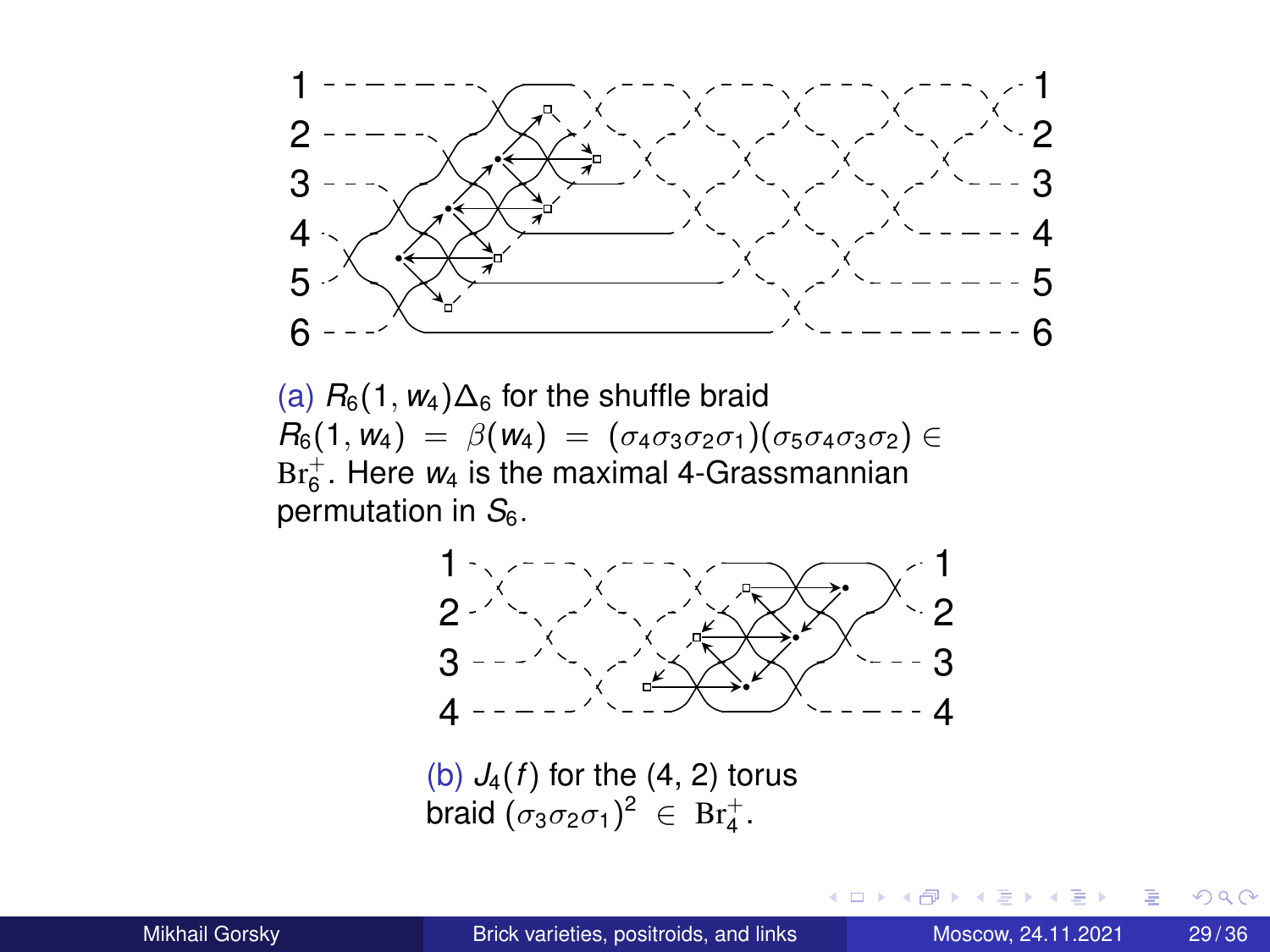### **Conjecture**

- *The coordinate ring of any braid variety X*(η) *admits a structure of a cluster algebra.*
- *The exchange type of the mutable part of its defining quiver is preserved under Reidemeister II moves, Reidemeister III moves and* ∆*-conjugations of the braid word* η*. In addition, each such move gives rise to a quasi-cluster transformation.*
- *A positive stabilization adds one frozen vertex to the defining quiver, and a positive destabilization specializes one frozen variable to 1.*
- *The 2-forms considered by Mellit are Gekhtman-Shapiro-Vainstein forms for such cluster structures.*

Partially known for GSW varieties *X*(β · ∆, *w*0), open Richardson varieties, open positroid varieties. Deodhar stratifications of open Richardson varieties correspond to certain we[av](#page-28-0)[es](#page-30-0)[.](#page-28-0)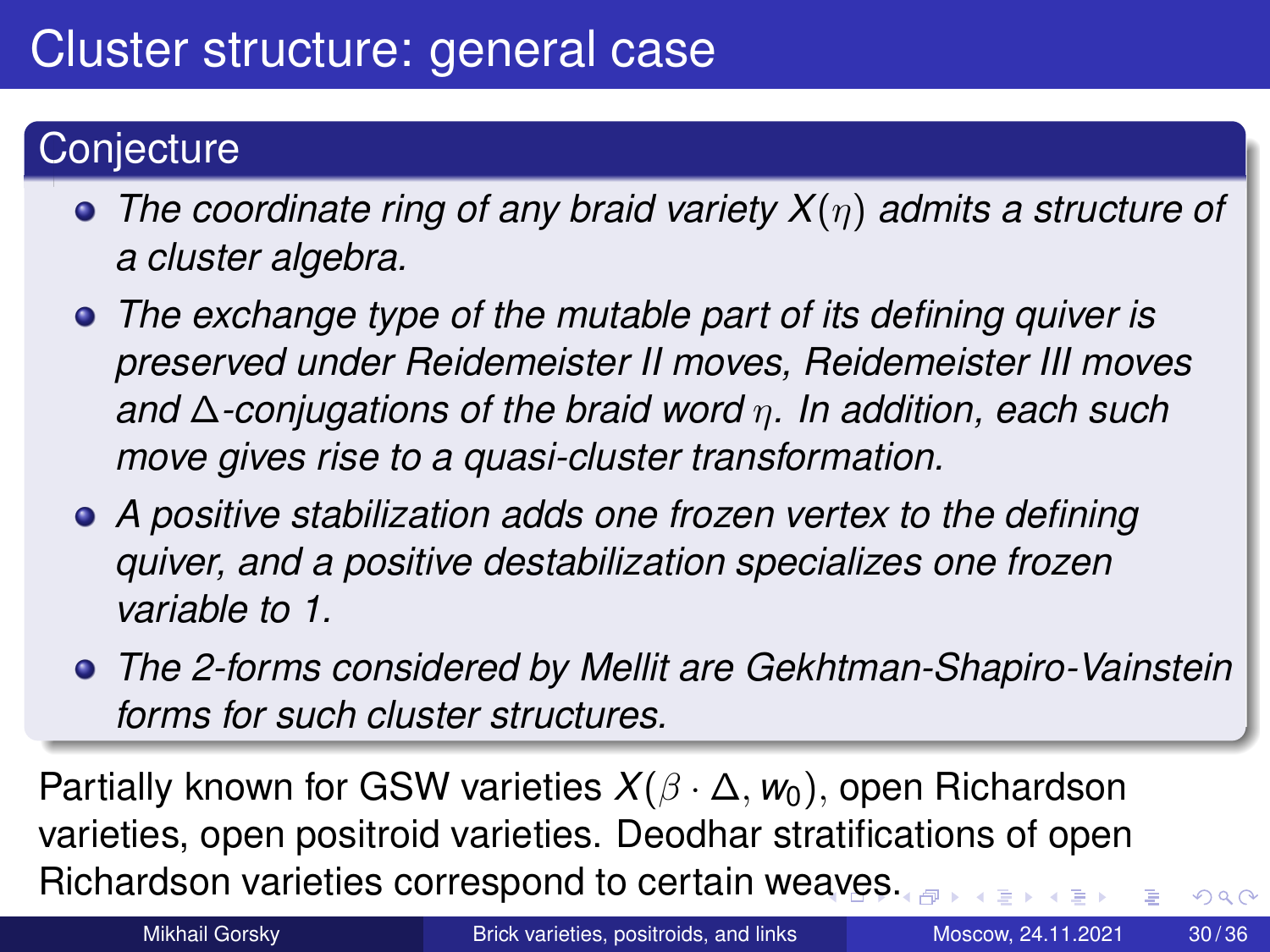<span id="page-30-0"></span>Brick manifolds, spherical subword complexes, Soergel calculus are well-defined beyond the type A.

#### **Conjecture**

*The coordinate ring of any open brick variety* brick◦ (η) *in any type admits a structure of a cluster algebra. A version of the weave calculus can be developed for all types. Demazure weaves give cluster charts.*

Partially proved for analogues of Gao-Shen-Weng varieties (half-decorated double Bott-Samelson cells) by [Shen-Weng], for open Richardson varieties in types ADE [Leclerc, Ménard, Keller-Cao; Ingermanson].

 $\Omega$ 

イロト イ押ト イヨト イヨトー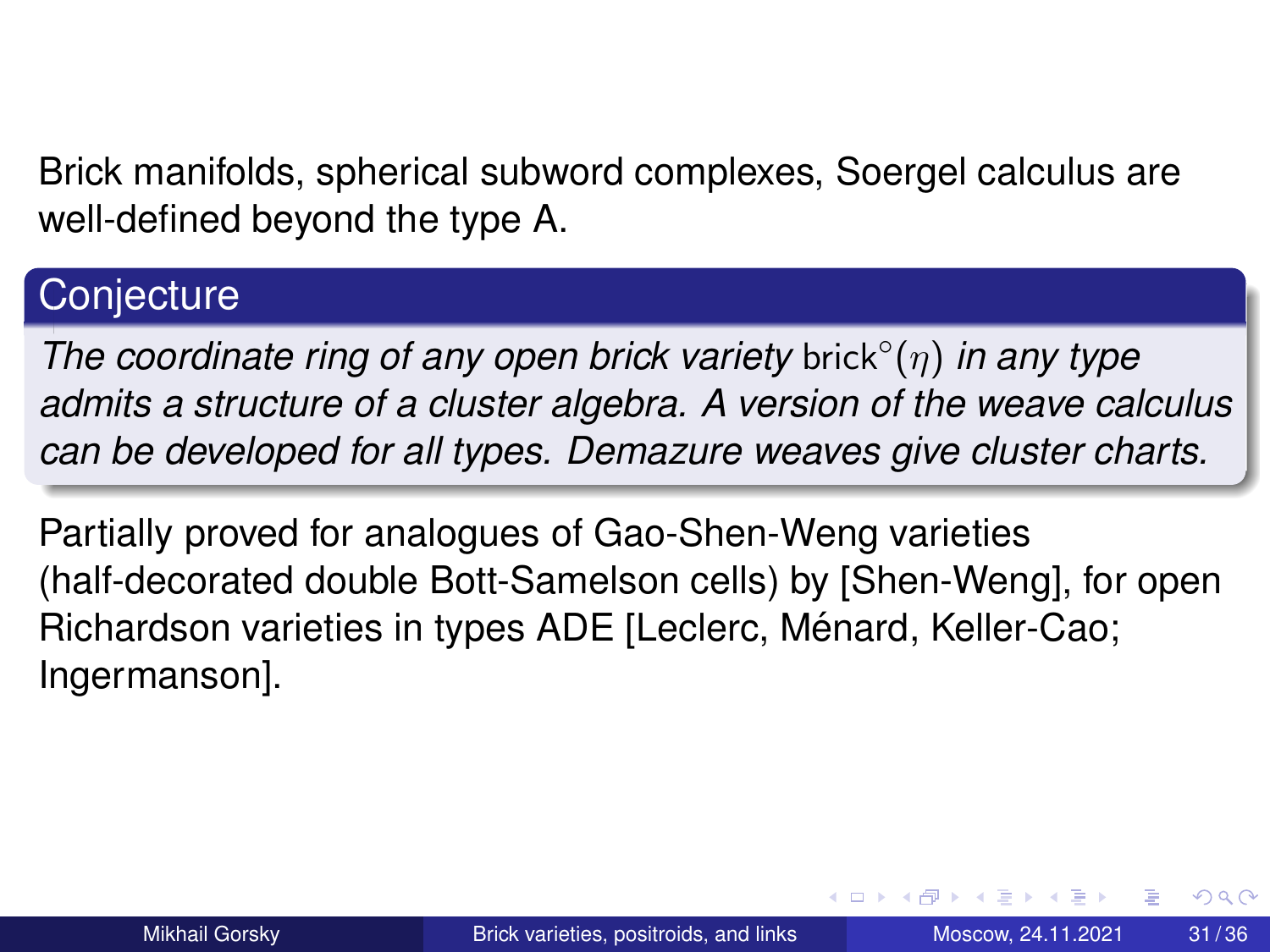### **References**

**Our works:** 

**R. Casals, E. Gorsky, MG, J. Simental.** *Algebraic weaves and braid varieties***. arXiv:2012.06931.**

**R. Casals, E. Gorsky, MG, J. Simental.** *Positroid links and braid varieties***. arXiv:2105.13948.**

• A brief survey:

**E. Gorsky, O. Kivinen, J. Simental.** *Algebra and geometry of link homology* **(Section 4). arXiv:2108.10356.**

Several constructions of Bott-Samelson varieties:

**P. Magyar.** *Schubert polynomials and Bott-Samelson varieties***. Comment. Math. Helv. 73, 603–636 (1998).**

Comparison between braid varieties and various other varieties (and stacks) in the literature (including those considered by Lusztig):

**M.-T. Trinh.** *From the Hecke category to the unipotent locus* **(Appendix B). arXiv:2106.07444.**  $\Omega$ 

Mikhail Gorsky **[Brick varieties, positroids, and links](#page-0-0)** Moscow, 24.11.2021 32/36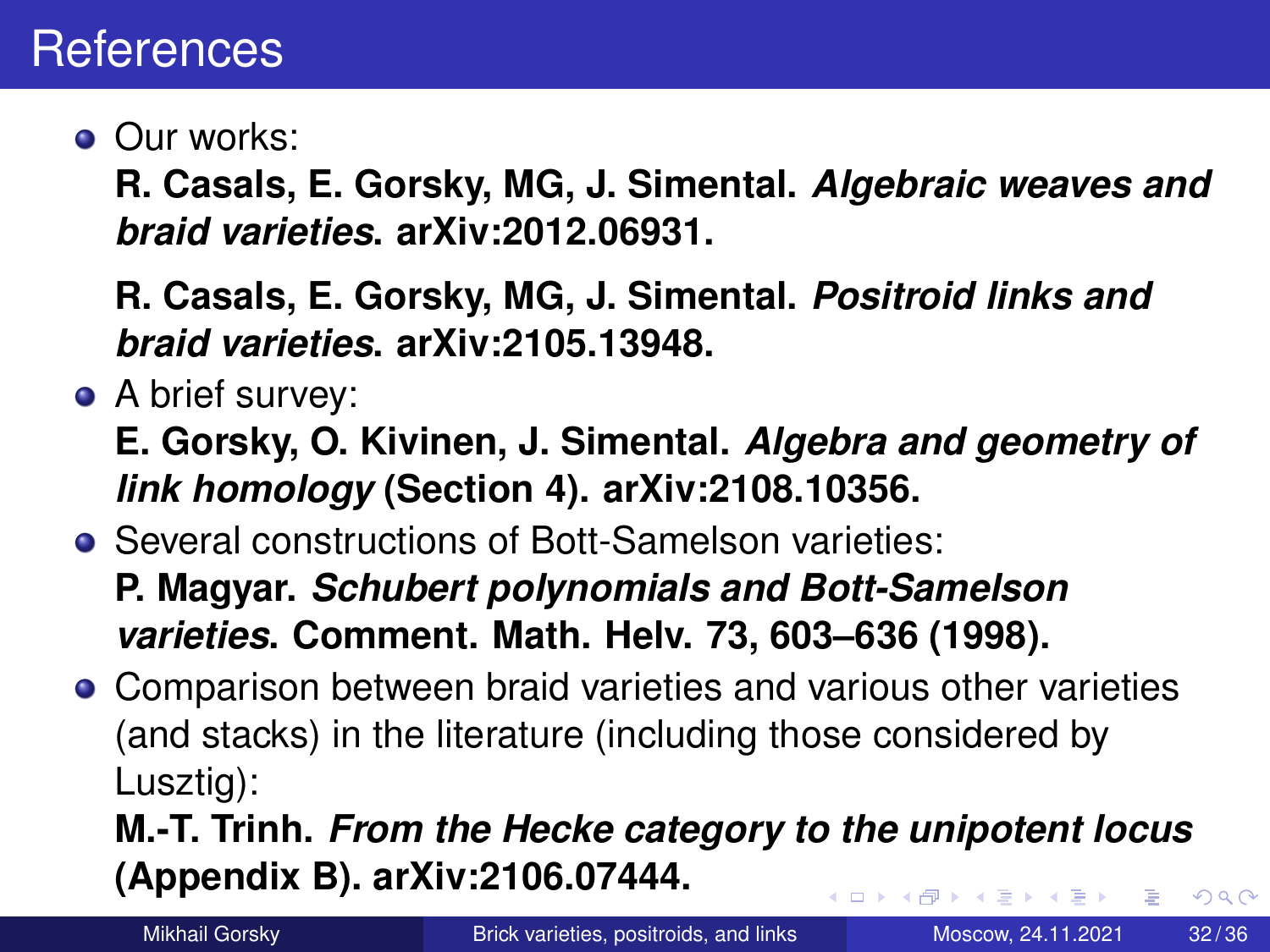# <span id="page-32-0"></span>References II

**•** Brick manifolds/varieties:

**L. Escobar.** *Brick manifolds and toric varieties of brick polytopes***, Electron. J. Combin., 23(2):Paper 2.25, 18, 2016.**

● Further works on resolutions of Richardson varieties: **M. Balan.** *Standard monomial theory for desingularized Richardson varieties in the flag variety GL(n)/B***. Transformation Groups, 18(2):329–359, 2013.**

**A. Knutson, T. Lam, and D. E Speyer.** *Projections of Richardson varieties*. Journal für die reine und angewandte **Mathematik (Crelles Journal), 2014(687):133–157, 2014. (Appendix A).**

• Main motivation for all of them:

**M. Brion.** *Lectures on the geometry of flag varieties***. In Topics in cohomological studies of algebraic varieties, pages 33–85. Springer, 2005.**

Þ

 $\Omega$ 

イロト イ押 トイラト イラト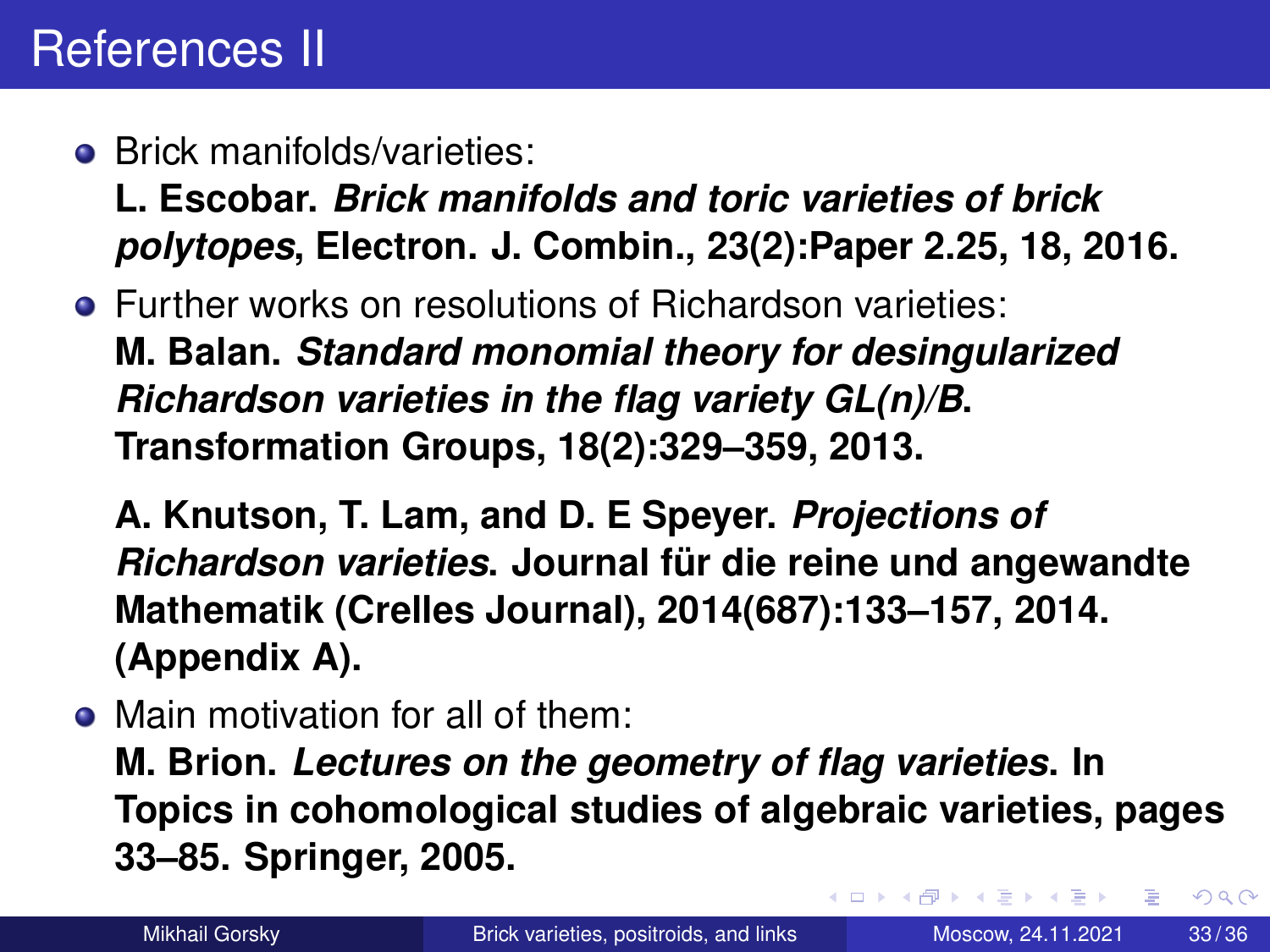<span id="page-33-0"></span>**• Some relevant works on cluster structures and their** categorifications:

**B. Leclerc.** *Cluster structures on strata of flag varieties. Advances in Mathematics***, 300:190–228, 2016.**

**J. S Scott.** *Grassmannians and cluster algebras***. Proceedings of the London Mathematical Society, 92(2):345–380, 2006.**

**K. Serhiyenko, M. Sherman-Bennett, and L. Williams.** *Cluster structures in Schubert varieties in the Grassmannian***. Proceedings of the London Mathematical Society, 119(6):1694–1744, 2019.**

**P. Galashin, T. Lam.** *Positroid varieties and cluster algebras***. To appear in Ann. Sci. Ec. Norm. Super. arXiv:1906.03501, 2019.**

**C. Fraser, M. Sherman-Bennett.** *Positroid cluster structures from relabeled plabic graphs***. arXiv:20[06](#page-32-0).[10](#page-34-0)[24](#page-33-0)[7](#page-34-0)[, 2](#page-0-0)[0](#page-35-0)[20](#page-0-0)[.](#page-35-0)**  $\Omega$ 

Mikhail Gorsky **[Brick varieties, positroids, and links](#page-0-0)** Moscow, 24.11.2021 34/36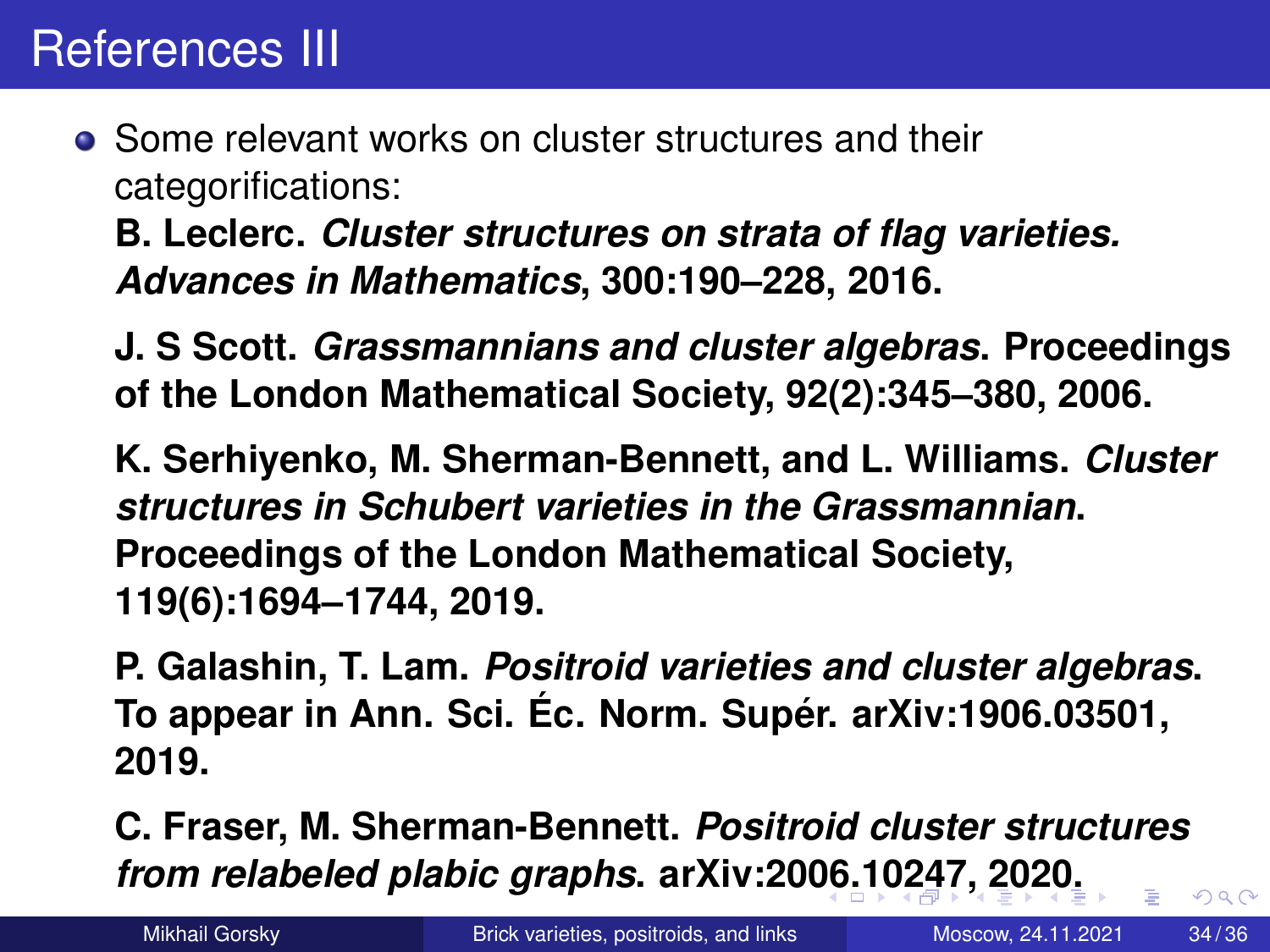<span id="page-34-0"></span>**•** Further relevant works on cluster structures and their categorifications:

**Grace Ingermanson.** *Cluster algerbras of open Richardson varieties***. Ph.D. Thesis, University of Michigan, 2019.**

**E. Menard. ´** *Algebres amass ` ees associ ´ ees aux vari ´ et´ es de ´ Richardson ouvertes: un algorithme de calcul de graines initiales***. Theses, ComUE Normandie Universite, March 2021. ´**

**B.T. Jensen, A. King, X. Su,** *A categorification of Grassmannian cluster algebras***, Proc. L.M.S. 113 (2016) 185–212**

**K. Baur, A.D. King, R.J. Marsh,** *Dimer models and cluster categories of Grassmannians***, Proc. L.M.S. 113 (2016) 213–260**

**I. Canakci, A. King, M. Pressland. Perfect matching modules,** *dimer partition functions and cluster characters***.**

**arXiv:2106.15924**

 $\Omega$